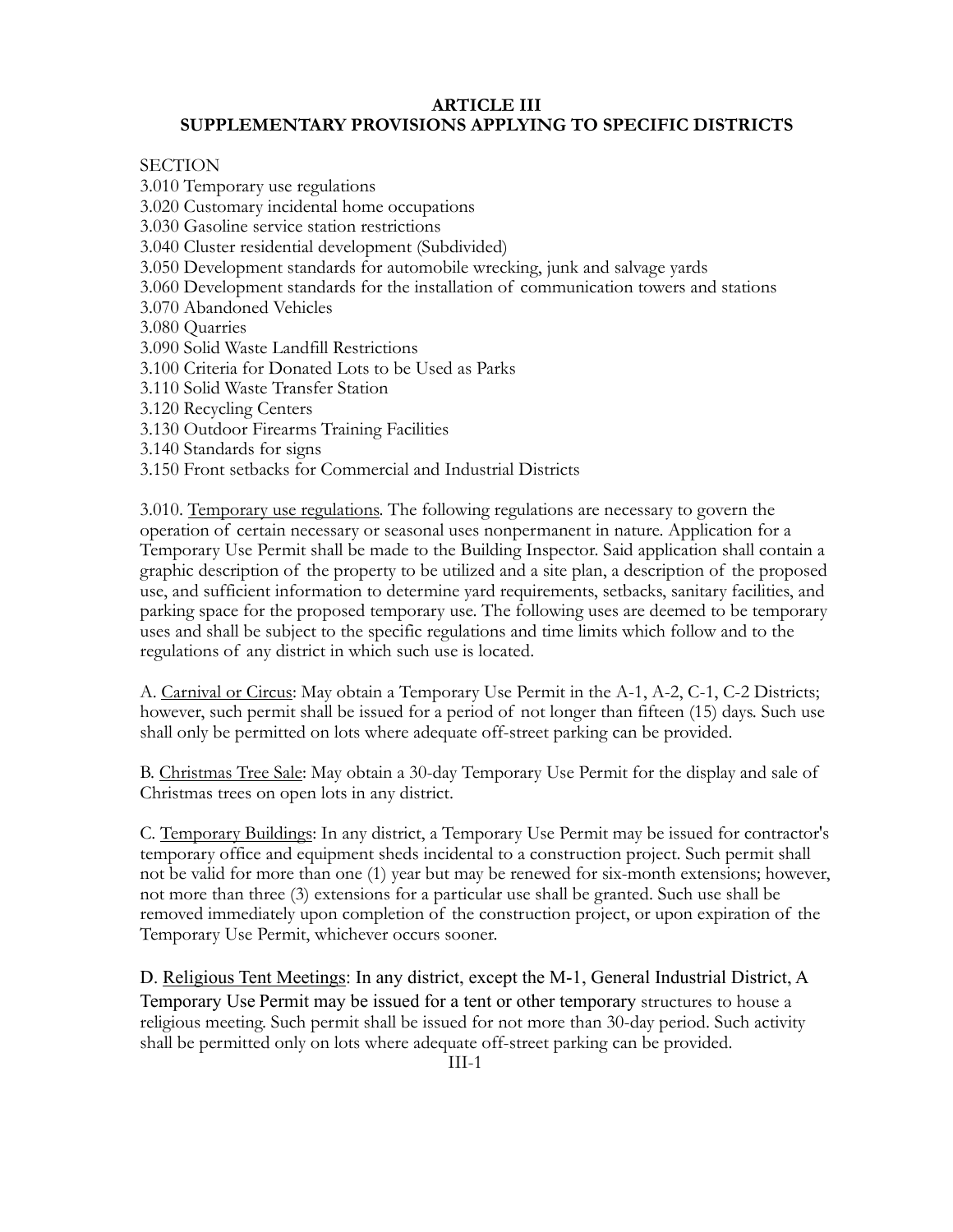E. Temporary Dwelling Unit in Cases of Special Hardship: In any residential district, a Temporary Use Permit may be issued to place a mobile home (double-wides excluded) temporarily on a lot in which the principal structure as destroyed by fire, explosion or natural phenomenal. The purpose of such placement temporarily shall be to provide shelter for only the residents of the principal structure during the period of reconstruction and to prevent an exceptional hardship on the same. Placement of such temporary structure must not represent a hazard to the safety, health, or welfare of the community. An applicant for a Temporary Use Permit as provided under this subsection must produce a written statement from the Marshall County Health Department and/or the Utilities System approving the water supply and sewage disposal systems of the temporary structure. Such a permit may be initially issued for nine (9) months. A permit may be renewed for up to six (6) months at a time, the total time for all permits not exceeding a total of eighteen (18) months.

F. Temporary Dwelling Unit in Cases of Medical Hardship: In any residential district, a Temporary Use Permit may be issued to place a mobile home (double-wides excluded) on a lot which already contains a residential structure, provided that the purpose of such temporary placement shall be to make it possible for a resident of either structure to provide assistance to a person who requires daily assistance due to physical or mental disability, and provided further that such a temporary structure does not represent a hazard to the safety, health, or welfare of the community. An applicant for a Temporary Use Permit as provided under this Subsection must produce a written statement from a physician certifying that the specific disability requires assistance from someone in close proximity as evidence of such disability, and a written statement from the Marshall County Health Department approving the sewage disposal system of the proposed temporary structure.

Such permit may be initially issued for twelve (12) months. A permit may be renewed for twelve (12) months at a time, subject to producing a new statement from a physician certifying that the assistance is still required due to the disabling condition. The temporary permit shall be revoked and the structure removed immediately upon expiration of the permit or upon a change in the conditions under which such permit was issued.

The person requiring assistance due to the disabling condition may be a resident of either the temporary or permanent structure. The temporary residence shall be treated as an accessory building.

G. Limited Duration Goods and Merchandise (including temporary flea markets and yard sales): May obtain a thirty (30) day Temporary Use Permit for the display and sale of limited duration goods and merchandise on open lots in any district.

3.020. Customary incidental home occupations. A customary incidental home occupation is a gainful occupation or profession (including the professional office of an architect, artist, dentist, engineer, lawyer, physician and the like, barber, beauty and tailor shops) conducted by members of a family residing on the premises or only one person in addition to those persons residing therein and conducted entirely within the principal dwelling unit or in a permitted accessory structure. In connection with a home occupation, no stock in trade shall be displayed

III-2

outside the dwelling, and no alteration to any building shall indicate from the exterior that the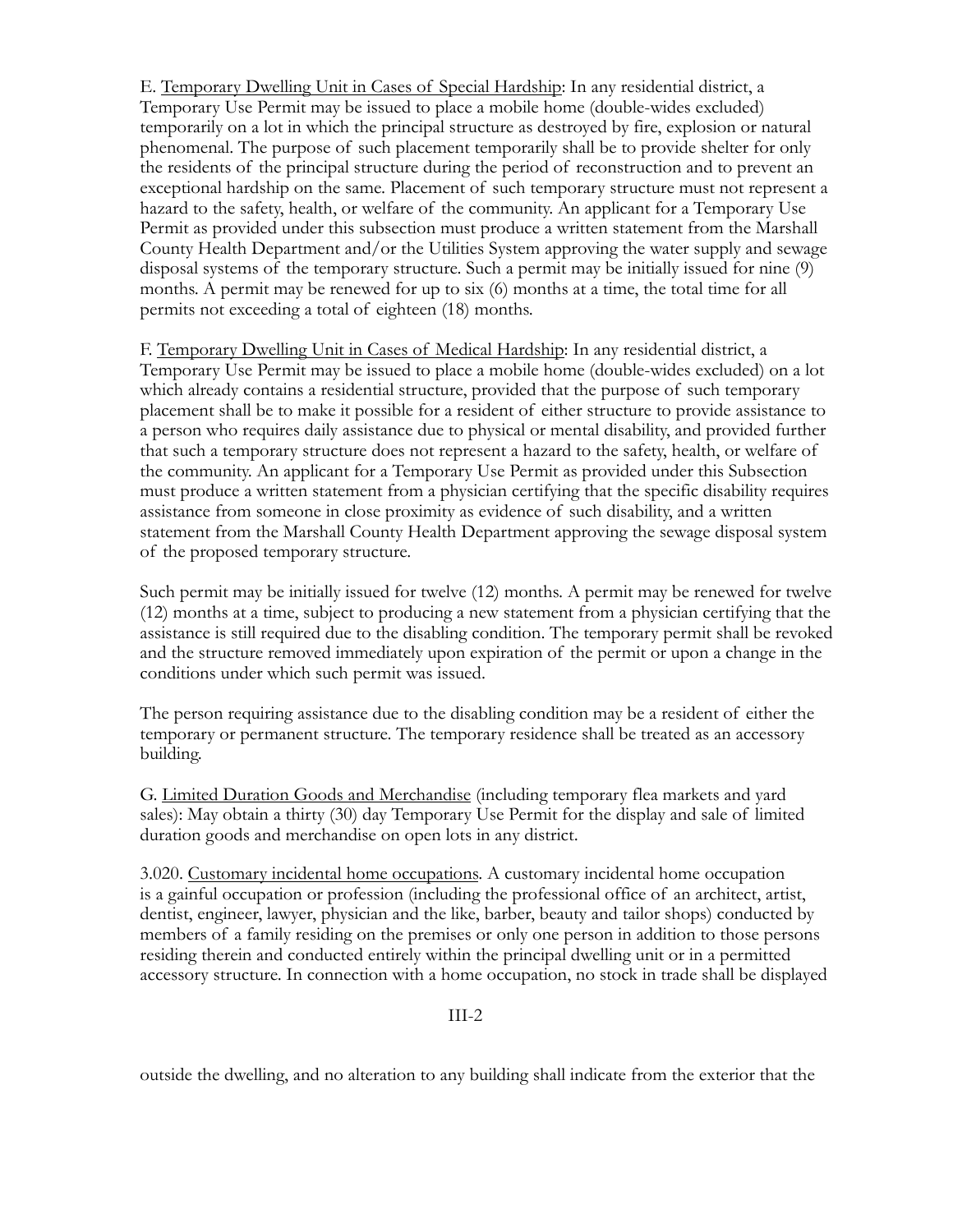building is being utilized in whole or in part for any purpose other than a residential unit, including permitted accessory buildings. An announcement sign of not more than four (4) square feet in area is permitted.

Once a specific home occupation is granted as a special exception for a particular parcel, it cannot be changed to another use. If there is a change in ownership of a parcel conducting an incidental home occupation, then the special exception, allowing that specific home occupation, for the parcel shall cease.

When questions arise regarding the legality of specific home occupations, the Board of Zoning Appeals shall determine whether said home occupation is in compliance with the district in which said home occupation is located. However, activities such as dancing instruction, band instrument instruction (except piano instruction) tea rooms, bed and breakfast establishments, real estate offices, convalescent homes, mortuaries, animal clinics, retail sales business, or any other activity deemed by the Board to be incompatible with the district or a potential nuisance to the surrounding area shall not constitute an acceptable home occupation.

3.030. Gasoline service station restrictions. The following regulations shall apply to all gasoline services stations:

A. There shall be a building setback from all street right-of-way lines of a distance of not less than forty (40) feet, except for canopies designed to cover the gasoline pump islands.

B. Gasoline pumps shall not be located closer than fifteen (15) feet to any right-of-way line.

#### 3.040. Cluster residential development (Subdivided):

Intent: To permit greater flexibility for creative design to achieve superior scenic quality and recreational opportunity close to home by providing for residential subdivisions which incorporate permanent local open space accessible to all residential lots.

How it works: Instead of the conventional subdivision procedure which results in homes more or less evenly spaced throughout the site, these provisions allow individual lot and yard requirements to be reduced to permit closer grouping or "clustering" of homes on a portion of the site. Developers, however, cannot construct more dwelling units on the site than the zoning minimum lot size requirements call for, but can reduce lot sizes if the land thus saved is put into permanent open space.

#### A Procedure for Approval.

#### 1. Initial Sketch and Consultation.

Before preparing a formal proposal for cluster residential development, the applicant shall submit five (5) copies of a sketch of the proposed development to the planning commission

III-3

as a basis for reaching general agreement on major aspects of the project. The sketch shall indicate, at a scale no smaller than 1"=200'.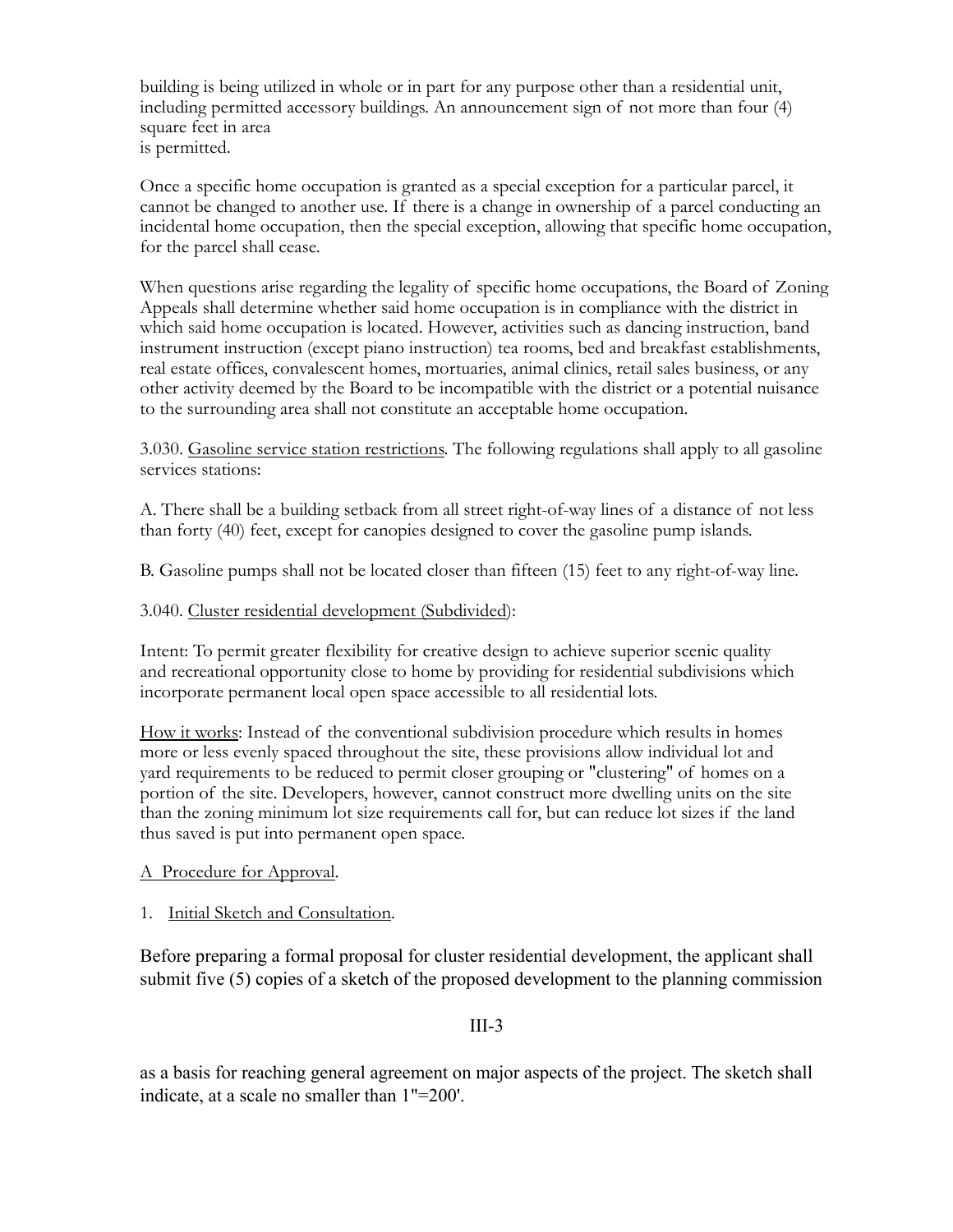-boundaries and acreage of the site -number and building types of dwelling units -arrangement of streets, structures, ad lots -access to existing streets -local open space tracts and prospective uses -any convenience service area -location and size of water, sewer lines.

### 2. Plat Approval Procedures.

Proposals for cluster residential developments shall be subject to the Marshall County Subdivision Regulations, shall be prepared and reviewed under the plat approval procedure of that resolution, and shall be in accordance with the provisions of this section.

- A. Development Requirements.
- **1.** This section shall apply only to residential structures located within the A-1, A-2, and R-1 Districts, excluding mobile homes. **(Amended by Resolution 05-11-06, November 28, 2005) (Affirms by Resolution 08-03-05, March 24, 2008)**
- 2. Minimum number of dwellings units per subdivision ................................40.
- 3. Maximum Density.

The average number of dwelling units per acre of buildable land (not including land for street right-of-way) shall not exceed the minimum land area requirements as cited in the R-1 District. Maximum buildable acreage shall consist of seventy-five (75) percent of the total residentiallyzoned acreage available, with twenty-five (25) percent of said total to be allocated for street right-of-way regardless of the acreage actually required.

- 4. Minimum lot size, width or yard requirements ..................... None.
- 5. Structure location requirements.

-Minimum distance between structure and street right-of-way line ……….... 30 feet.

- -Minimum spacing between structures ...…………………30 feet.
- 6. .Convenience Commercial Services.

Food and drug stores, beauty and barber shops, coin laundries, or similar commercial facilities only, may be permitted within developments of one hundred (100) units or more for the purpose of serving local residents. Such facilities must be designed as an integral part of the

## III-4

development, and external advertising or other characteristics which alter the residential scenic quality, noise level, or traffic load shall not be permissible. Commercial facilities shall not be established before residential construction commences.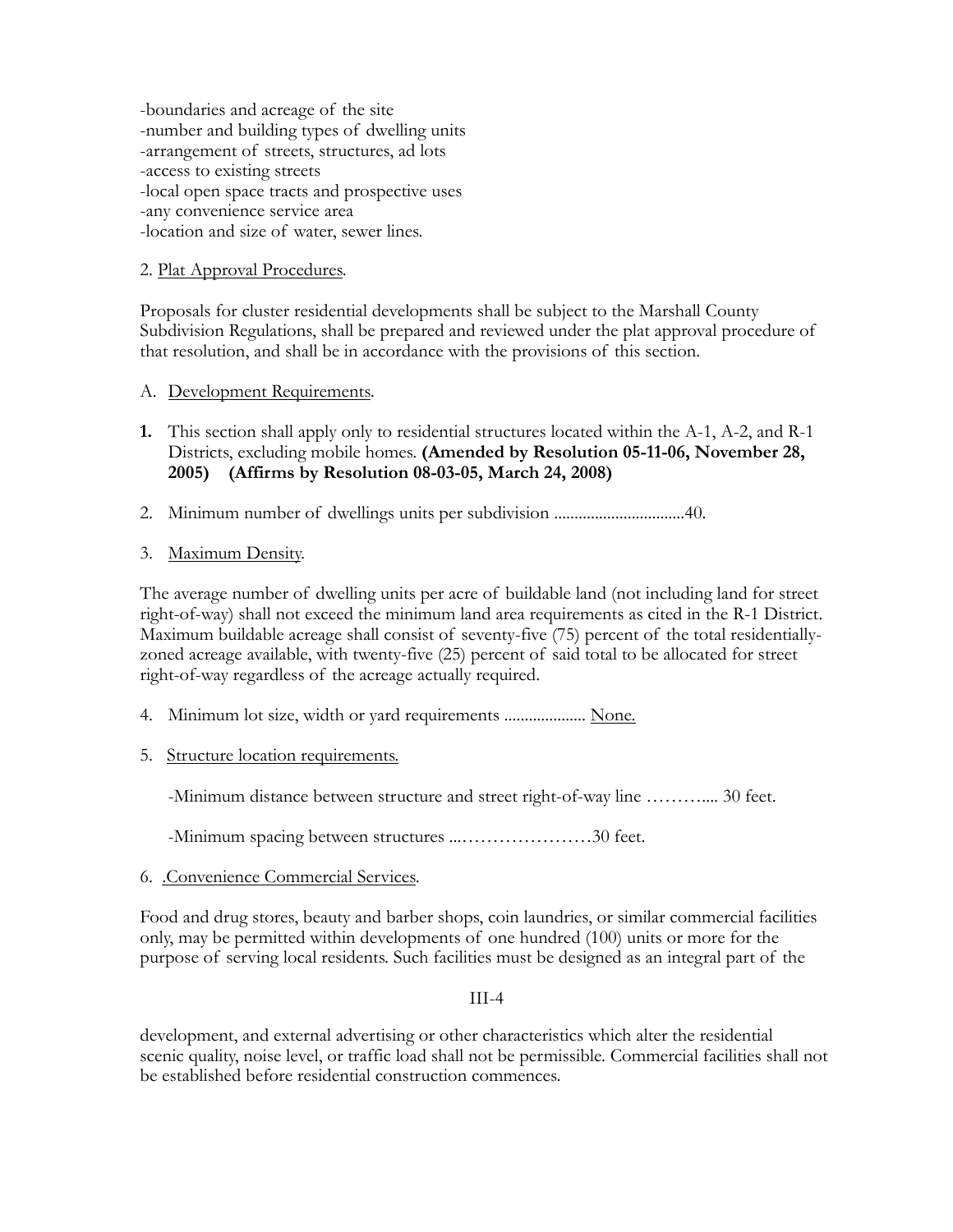### 7. Utilities.

The development shall be serviced with public or package sanitary sewerage and public water on trunk lines not less than eight (8) inches and six (6) inches respectively. Larger size utility lines may be required on review of the proposal.

#### 8. Local Open Space.

#### (a) Minimum local open space requirement.

Plats proposed for approval under the provisions of this section shall include local open space tracts of size, location, shape and topography which will meet the intent of this section. (Marshall County Subdivision Regulations). The minimum amount of local open space to be allocated shall not be less than the aggregate amount by which building lots are reduced from regular minimum lot size requirements.

#### (b) Permitted local open space uses.

Only the following land uses may be set aside as common land for local open space on recreational uses:

-Private recreational facilities, such as golf courses or swimming pools, which are limited to the use of the owners or occupants of the lots located within the subdivision.

-Historic building sites or historical sites, parks and parkway areas, extensive areas with tree cover, low land along streams or areas of rough terrain when such areas are extensive and have natural features worth of scenic preservation.

#### (c) Legal requirements for operation and maintenance.

Local open space, at the option of the developer, may be retained by him or deeded by him to a homeowners association or other organization approved by the planning commission. When such tracts are retained by the developer, plans for improvement and maintenance of these tracts must be approved by the planning commission, and deed convenants, made to assure continuing use of the tracts for local open space purposes.

When such tracts are to be deeded to a homeowners association, the developer shall provide:

(1) The legal framework for a homeowners association, consisting of articles of incorporation and by-laws which guarantee as a minimum:

#### III-5

-that the homeowners association will be responsible for liability insurance, local taxes, maintenance of recreational or other facilities pertaining to the local open space.

-that when more than fifty (50) percent of the lots within the subdivision are sold, there shall be a special meeting of the homeowners association within sixty (60) days.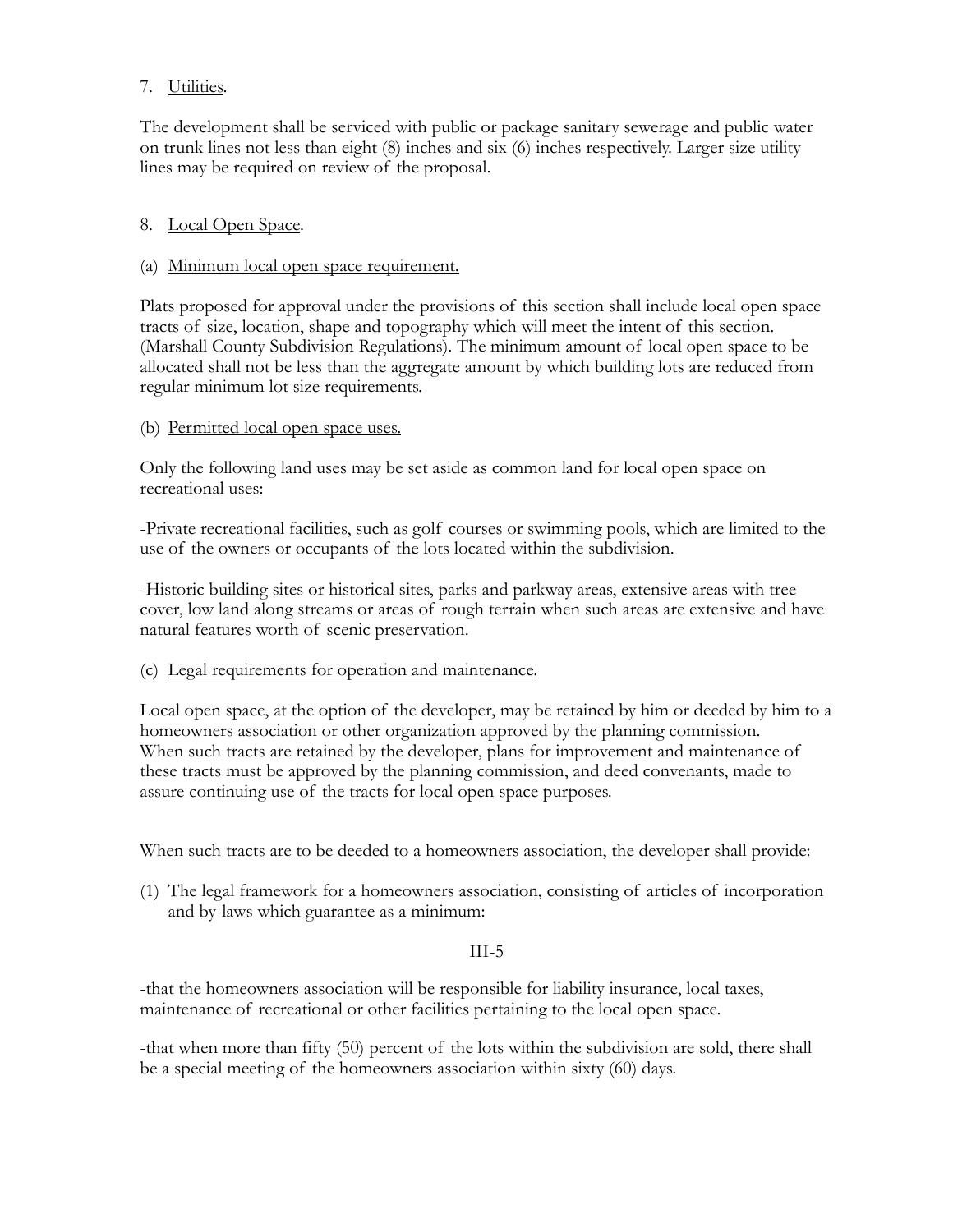(2) Deeds to individual lots within the subdivision, which shall convey mandatory membership in the homeowners association, and include as a minimum the following provisions:

-responsibility for paying a pro-rata share of the cost of the homeowners association operation.

-agreement that the assessment levied by the association can become a lien on the property if not paid.

-agreement that the association shall be able to adjust the assessment to meet changed needs.

-guarantee of permanent unrestricted right of utilize lands and facilities owned by the association.

3.050. Development standards for automobile wrecking, junk and salvage yards. Because of the nature and character of their operations, automobile wrecking and salvage yards, junk yards, and similar uses of land can have a decidedly detrimental effect upon surrounding properties. Salvage and wrecking yards tend to create problems of noise, dust, traffic and health hazards, and may adversely affect property value by their general appearance. The following standards shall be used as a guide in evaluating whether proposed land uses, such as those outlined above, will have properly minimized their objectionable characteristics:

A. All motor vehicles stored or kept in such yards shall be so kept that they will not catch and hold water in which mosquitoes may breed and so that they will not constitute a place or places in which rats, mice, or other vermin may be harbored, reared, or propagated.

B. Because of the tendency for salvage yards to promote the breeding of vermin, no such operation shall be permitted closer than five hundred (500) feet from any established residential zone.

C. All outdoor storage of salvage and wrecking operations shall be conducted entirely within an enclosed opaque fence, screen, or wall, excepting driveway areas, from eight (8) to twelve (12) feet in height. Storage between the road or street and such fence, screen, or wall is expressly prohibited. Any fence, screen, or wall for concealment shall be maintained in good condition.

D. All such yards shall be so maintained as to be in a sanitary condition and so as not to be a menace to public health or safety.

#### III-6

E. Ingress and Egress: The number of vehicular access driveways permitted on any single street frontage shall be limited to:

1. One (1) driveway where the parcel to be used has a maximum road or street frontage of one hundred (100) feet or less.

2. Two (2) driveways where the road or street frontage exceeds one hundred (100) feet. Driveways used for ingress and egress shall be limited to thirty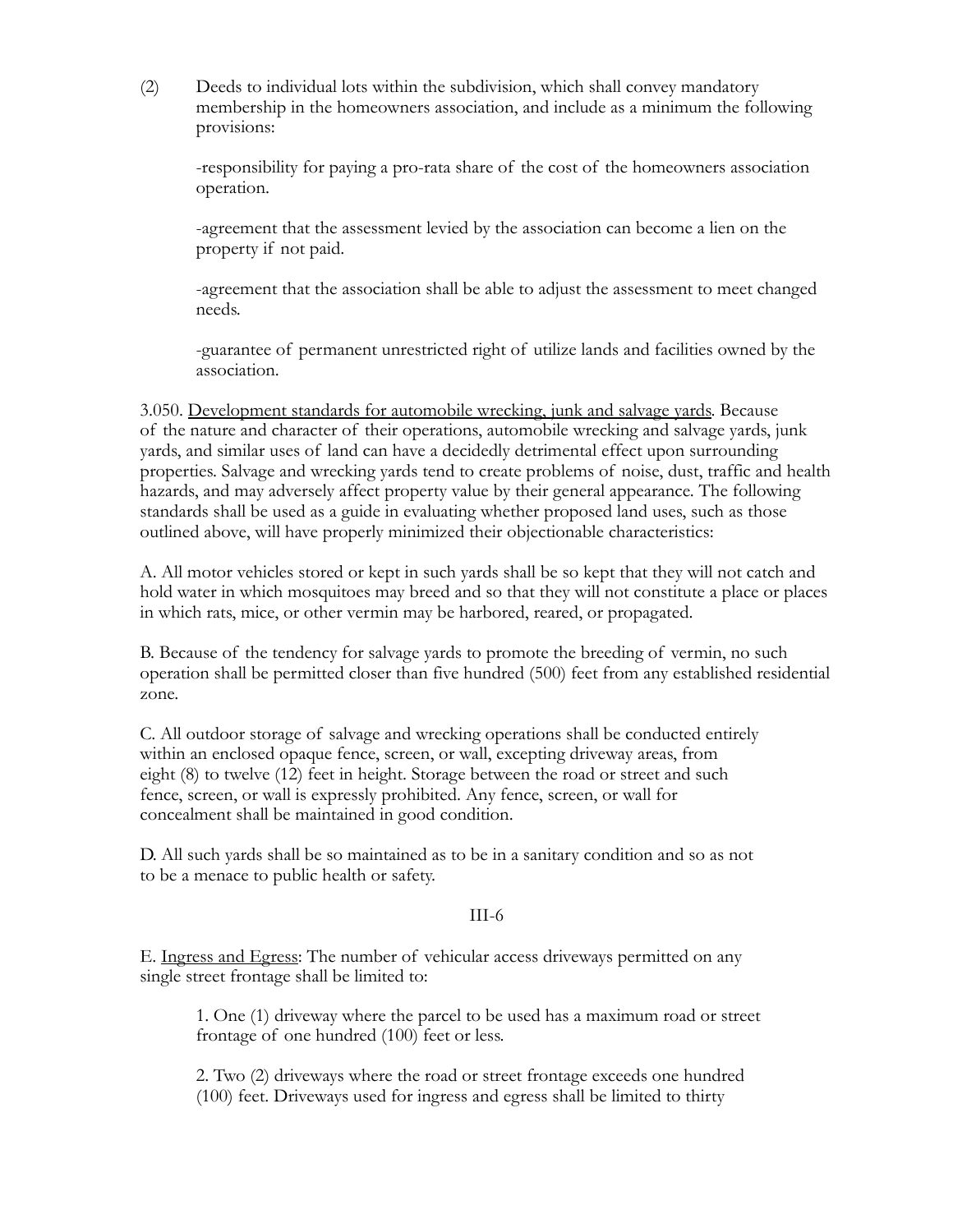(30) feet in width maximum, exclusive of curb returns.

F. Application for Automobile Wrecking, Junk or Salvage Yard Permit: No person shall own or maintain an automobile wrecking, junk, or salvage yard within Marshall County until he has secured a permit from the Marshall County Board of Zoning Appeals. An application for said permit shall be filed in accordance with Article VIII, Section 8.060, of this resolution and shall be accompanied by a detailed site plan, a schedule for construction, and any other information herein required. Said application shall be submitted along with any plans and schedules. The Board shall vote to approve or disapprove the application in accordance with the time schedule in Section 8.060. **(Amended by Resolution 05-04-12, April 25, 2005)**

3.060. Development standards for the installation of communication towers and stations. The purpose of this section is to establish general guidelines for the siting and installation of communication equipment such as towers and antennas. The goals of these standards are to:

1. Minimize the total number of towers throughout the county.

2. Encourage strongly the joint use of new and existing tower sites.

3. Encourage users of towers and antennas to locate them, to the extent possible, in areas where the adverse visual impact on the community is minimal.

4. Encourage users of towers and antennas to configure them in a way that minimizes the adverse visual impact of the towers and antennas.

5. Enhance the ability of providers of telecommunications services to provide such services to the community quickly, effectively and efficiently.

#### A. Required Development Standards

Because communication towers and antennas can have a decidedly detrimental effect upon surrounding properties, and may adversely affect property value by their general appearance, property owners located within five hundred (500) feet of any property upon which request to locate a communications tower is made shall be notified, by letter, of such request. The Marshall County Zoning Compliance Office shall mail said notification seven (7) days prior to the scheduled Planning Commission meeting. The seven (7) days' notice shall not include the day on which the letter is mailed or the day of the meeting.

III-7

The following standards shall be used as a guide in evaluating whether the proposed installation of communications towers and antennas have properly minimized their objectionable characteristics.

The location of any type of communication tower and/or antenna shall be approved by the Marshall County Planning Commission in those districts where permissible. Applicants shall provide the following information in multiple copies adequate for distribution to the Marshall County Planning Commission: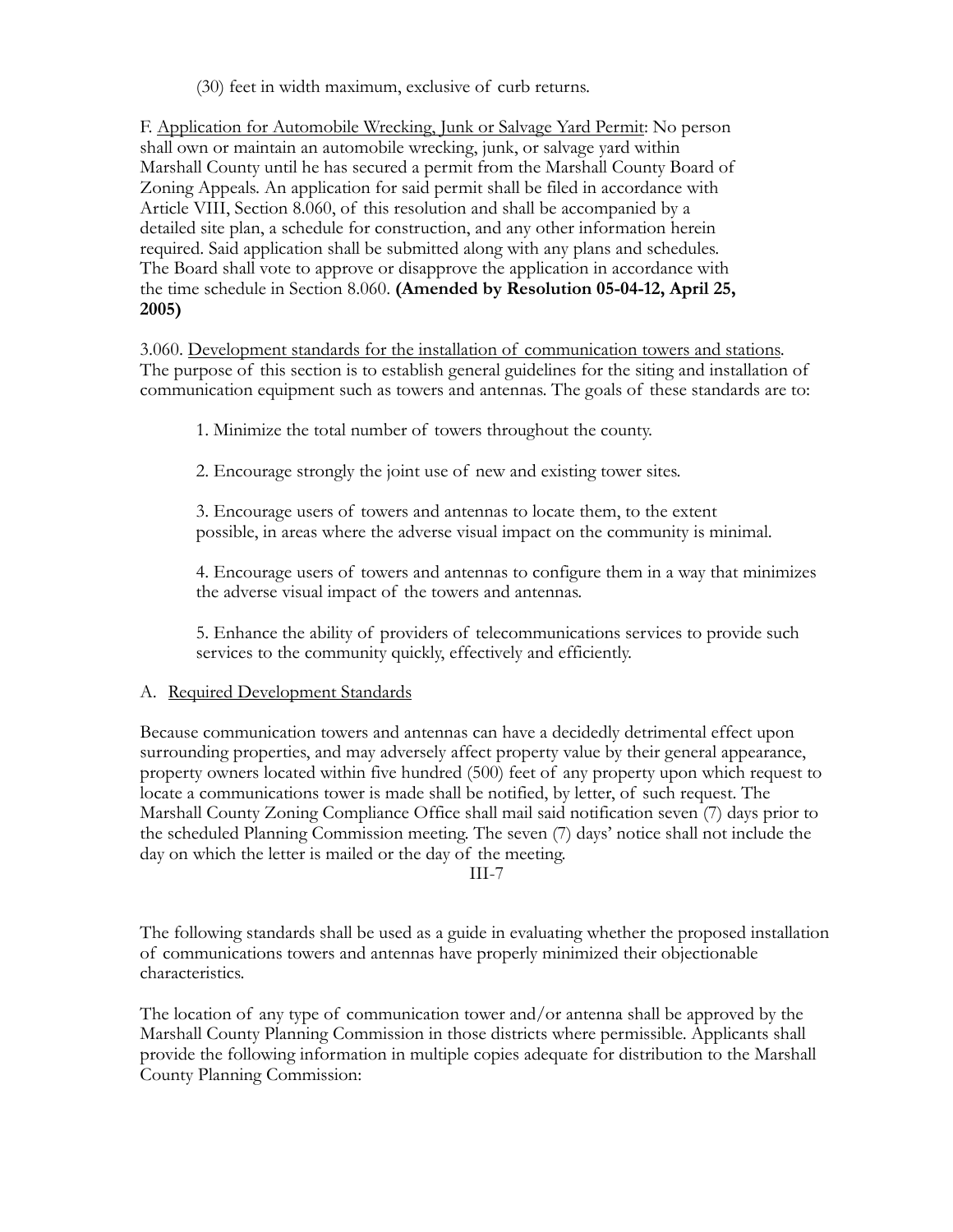1. Site and landscaping plans drawn to legible scale and details. The site shall be located and highlighted on the tax map with the map and parcel numbers identified.

2. A written report including a description of the tower with technical reasons for its design.

3. An inventory and map identifying the location of existing and proposed tower sites owned and operated by the applicant. The inventory shall also include information on the height and design of each existing tower as well as those proposed.

4. Documentation establishing the structural integrity of the tower's proposed uses certified by a professional engineer licensed in the State of Tennessee competent in such design (structural engineer), the general capacity of the tower and information necessary to insure that American National Standard Institute (ANSI) standards are met.

5. A written statement of intent whether excess space on the tower will be leased (i.e., total amount of co-locators permitted on tower).

6. Written proof of ownership of the site or a copy of the owner's authorization to use the site.

7. Copies of any easements necessary to gain access or limited development areas.

8. Owner of the proposed site and tower representative to appear before the Planning Commission.

9. An analysis of the site containing existing topographical contours based upon field obtained data tied to USG elevation datum.

10. A written report from a professional engineer licensed in the State of Tennessee (geotechnical engineer) that the soils and underlying materials will support the intended structure.

11. Written evidence that the tower facility meets technical emissions standards set by the Federal Communications Commission (FCC).

12. Written evidence as to why this site was selected and why co-location is not a possible venue.

13. All communications towers and stations shall be located 1000 feet from any building considered to be habitable. **(Amended 1-24-2022 Resolution 22-01-06)** III-8

13. Written evidence that the site complies with requirements of the National Environmental Policy Act (NEPA) in regard to impact on wildlife, endangered species, historical sites, Indian religious sites, floodplains, wetlands, high intensity white lights in residential neighborhoods and frequency emissions in excess of FCC guidelines. The Planning Commission may exempt communication towers that are under 150 feet in height from providing written compliance with NEPA, if the applicant can provide evidence to the Planning Commission that the impact of the tower will not be significant to the surrounding area. The evidence may include, but is not limited to, the following: land-use of the surrounding properties, topography of the area, proof that the area is free from flooding or other natural hazard, etc. More information may be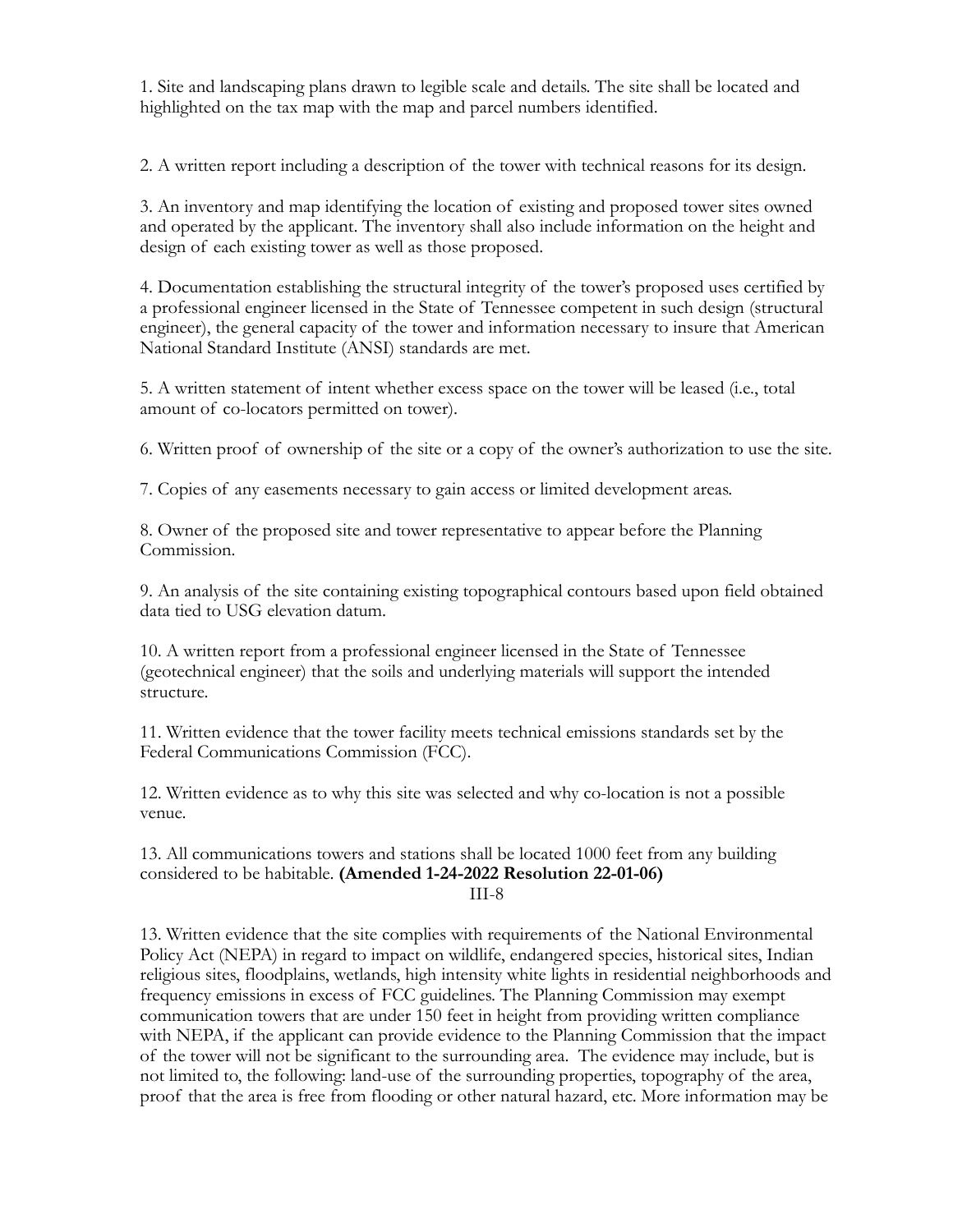requested by the Planning Commission. If the information provided by the applicant is not sufficient in the Planning Commission's estimation, the applicant shall provide the NEPA compliance material. **(Amended by Resolution 06-08-11, August 28, 2006)**

### B. Other Requirements

- 1. Towers shall be located on a lot so that a fall radius from the base of the tower to any adjoining property line or supporting structure of another tower is a minimum of one hundred (100) percent of the proposed tower height to ensure its collapse will be contained within an unoccupied area. This requirement may be wavered by the Planning Commission if certain standards are met by the applicant. Certification from a licensed design and/or construction engineer that the tower designed and/or constructed in such a way to collapse onto itself or crumple in the event of a structural failure. Additionally, a statement must be provided as to the size of the fall radius required should the entire tower be involved in the structural failure. **(Amended by Resolution 05-04-12, April 25, 2005)**
- 2. Except as specifically required by the FAA or the FCC, communication tower structures shall be colors of gray or silver only to reduce their visual impacts, shall not be illuminated and shall not use strobe lights.
- 3. Any proposed tower shall be structurally designed so as to encourage co-location by future additional users.
- 4. No advertising or display is permitted on any communication tower.
- 5. Any on-site accessory structure shall only be used for the storage of necessary on-site equipment and/or electronics.
- 6. Landscaping and vegetative buffers should be installed to reduce visibility from the road and surrounding property.
- 7. The tower base, all guy wires and equipment areas shall be enclosed with a fence no less than six (6) feet in height so as to prevent uncontrolled access by children, pets and others from the street or adjacent properties. Said fencing shall be locked and maintained in good condition.

#### III-9

8. Approval by the Planning Commission shall be valid for a period not to exceed twelve (12) months. If start of construction of the actual tower has not begun within twelve (12) months, approval shall expire and the applicant will be required to resubmit plans for approval based upon standards outlined in the Zoning Resolution at the time of resubmittal.

## 3.070. Abandoned Vehicles

**A.** Violation of Zoning Ordinance **(Amended by Resolution 05-04-12, April 25, 2005)**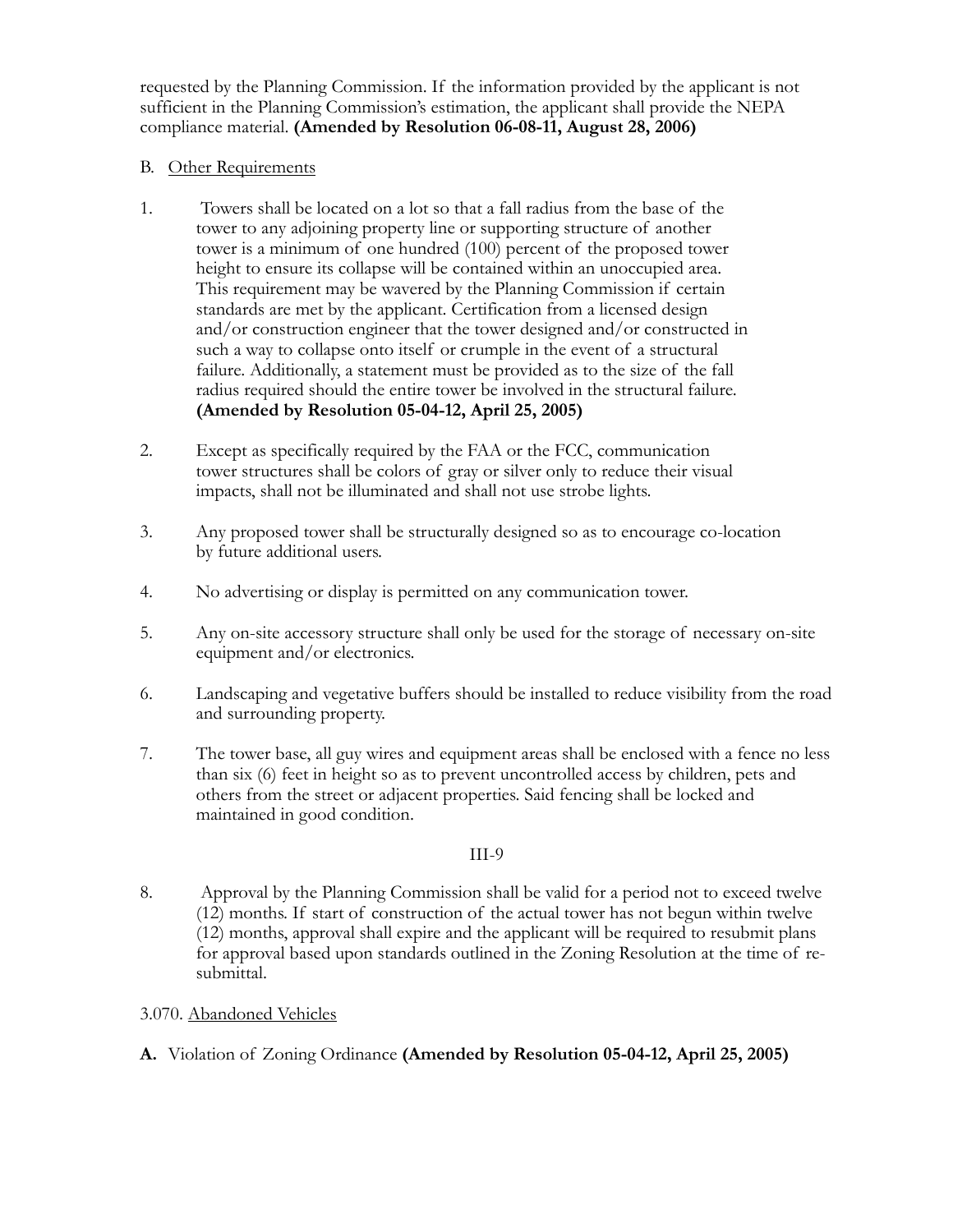The open storage of more than three (3) abandoned or inoperative motor vehicles on any lot or parcel for a period exceeding thirty (30) days shall be unlawful and considered to be a violation of this zoning resolution, unless the storage takes place upon the site of one of the following:

1. The site of a properly zoned automobile "Dismantler/Recycler" that is listed by the Tennessee Motor Vehicle Commission.

2. The site of a properly zoned junkyard, salvage yard or automobile wrecking yard that is licensed as a business establishment.

3. The site of a properly zoned car repair or towing establishment.

#### B. Evidence of Violation

The presence of any such vehicle or parts thereof is hereby declared to be evidence of a violation of this zoning resolution. Such violation is punishable as provided in Article VIII, Section 8.100, Penalties.

#### C. Exemptions

1. Vehicles meeting the following conditions are exempt from this provision:

2. Any motor vehicle over twenty-five (25) years in age that is retained by its owner for collection purposes rather than for salvage or for transportation; said vehicle shall be maintained in operable condition and may be required to be kept within building where it is not visible from any adjacent property or public right-of-way.

3. Any motor vehicle in operable condition specifically adapted or constructed for racing.

4. Any abandoned, wrecked, junked, partially dismantled or inoperative motor vehicle kept within a building.

5. Any farm machinery, specifically including tractors but not trucks.

# III-10

# 3.080. Quarries. The following regulations shall apply to all quarries: **(Amended by Resolution 07-10-02, October 22, 2007)**

- A. No portion of any quarry may be located within a two-mile radius of any of the following:
	- 1. any public or duly licensed private facility;
	- 2. any existing duly licensed day care center;
	- 3. any public park,; or
	- 4. any hospital, assisted living facility or nursing home.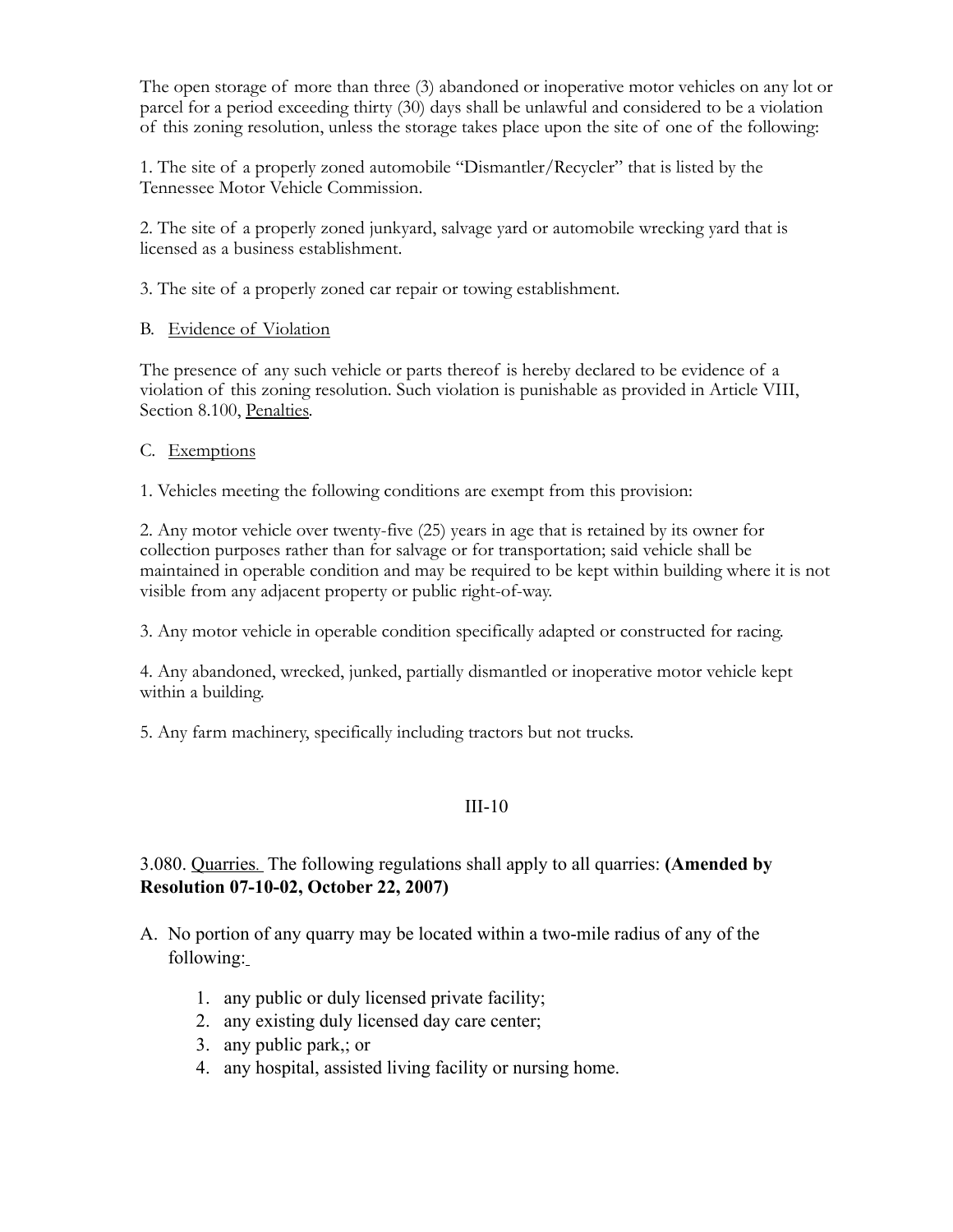3.090. Solid Waste Landfills Restrictions. The following regulations shall apply to all solid waste landfills, excluding the expansion of existing landfill sites:**(Amended by Resolution 07-08-09, August 27, 2007) (Amended by Resolution 12-08-01, August 14, 2012)**

- A. Application Requirements: All Applicants for a solid waste permit must meet the following requirements before becoming eligible to apply for or receive any required approval from Marshall County Board of Zoning Appeals or the Marshall County Planning Commission under this Resolution, including but **not** limited to, approval as a special exception. **( Amended by Resolution 09-04-10, April 27, 2009 )**
	- 1) Receive approval by the Marshall County Board of Commissioners under the applicable Jackson Law
	- 2) Submit an Environmental Water Impact Statement for any and all lands impacted equivalent to the scope **THAT TDOT REQUIRES** of any project that has federal funds provided. This study shall be complete and conform to all current federal guidelines for an Environmental Water Impact Study or the Statement will not satisfy this requirement. **( Amended by Resolution 09-04-10, April 27, 2009 )**
	- 3) Submit an Environmental Assessment, equivalent in scope to a NEPA analysis for all federally funded projects, for any and all lands subject to potential impact. This study shall be completed by a certified NEPA Compliance Officer and conform to all federal guidelines, or the Assessment will not satisfy this requirement. **(Amended by Resolution 09-06-15, June 16, 2009)**
	- 4) Plans Required
		- a. Plan of general area (within a one (1) mile radius of site) shall be prepared at a scale of one thousand (1,000) feet to the inch or less with a ten (10) foot contour interval or less to show: **(Amended by Resolution 09-06-06, June 16, 2009)**

- (1) Existing Data
	- a. Location of the proposed site.
	- b. Surrounding land use pattern including building locations and historical sites and buildings within a one (1) mile radius of proposed site.
	- c. Roads: indicating major roads and showing width, weight loads, types of surfaces, and traffic data.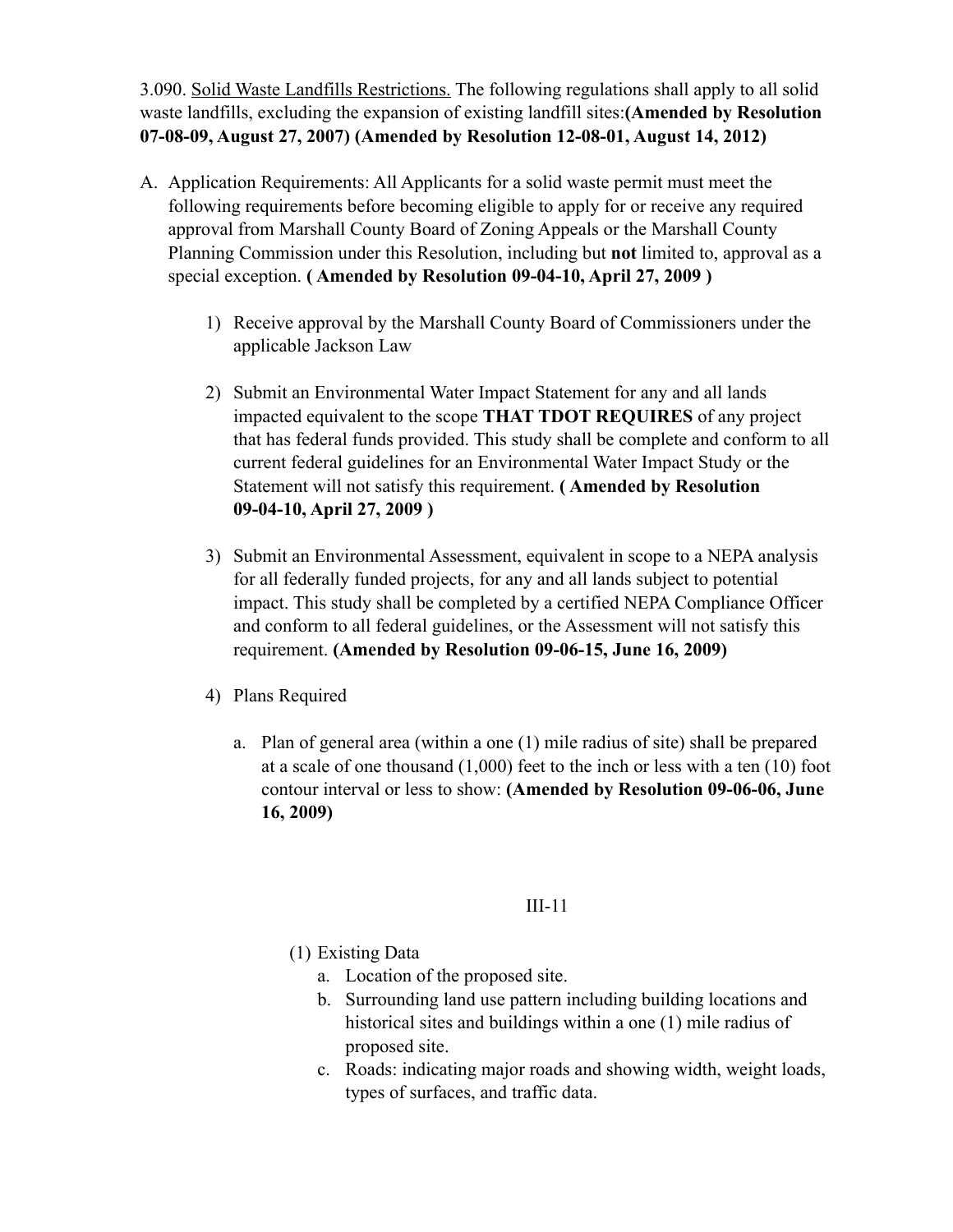- (2) Site and Geological Data
	- a. Soil and geology, with soil borings on a one hundred (100) foot grid for disposal or storage facilities and a five hundred (500) foot grid for extractive operations.
	- b. Surface drainage patterns.
	- c. Groundwater movements and aquifer information.
	- d. Aquifer recharge data.
	- e. Vegetation cover on the site and dominant species.
	- f. Climate, precipitation, and wind direction.
- (3) Proposed Operation of the Site
	- a. Extraction Operations
		- i. Type of material to be removed.
		- ii. Annual removal rate.
		- iii. Methods of extraction, including types of equipment, use of conveyors, use of blasting materials.
		- iv. Supplementary processes, drying, grading, mixing or manufacturing.
		- v. Estimated life of the operation and maximum extend of area disturbed, final depths, and side wall slopes.
		- vi. Approved sediment erosion control plan.
	- b. Disposal Facilities
		- i. Approximate number of cubic yards or thousands of gallons of waste to be accepted per day.
		- ii. Detailed description of the operation.
		- iii. Method of protecting wastes from exposure to wind, rain, or biological influences.
		- iv. Types of liners or other barriers to prevent movement through the soils.
		- v. Types of leachates generated and method of managing these materials.
		- vi. Type and origination of the waste materials.
		- vii. Average number of vehicles entering the site and the routes taken to get there.
		- viii. Ability of roads and bridges to support such loadings.
		- ix. On-site management techniques used to protect against odor, dust, litter, animal or insect vectors.
		- x. Data on developments that have been submitted to the County for either building permits, zoning reviews, subdivisions or land developments.

- (4) Conformance to State and Federal Regulations
	- a. All aspects of the extraction or disposal use must conform to applicable State and Federal regulations.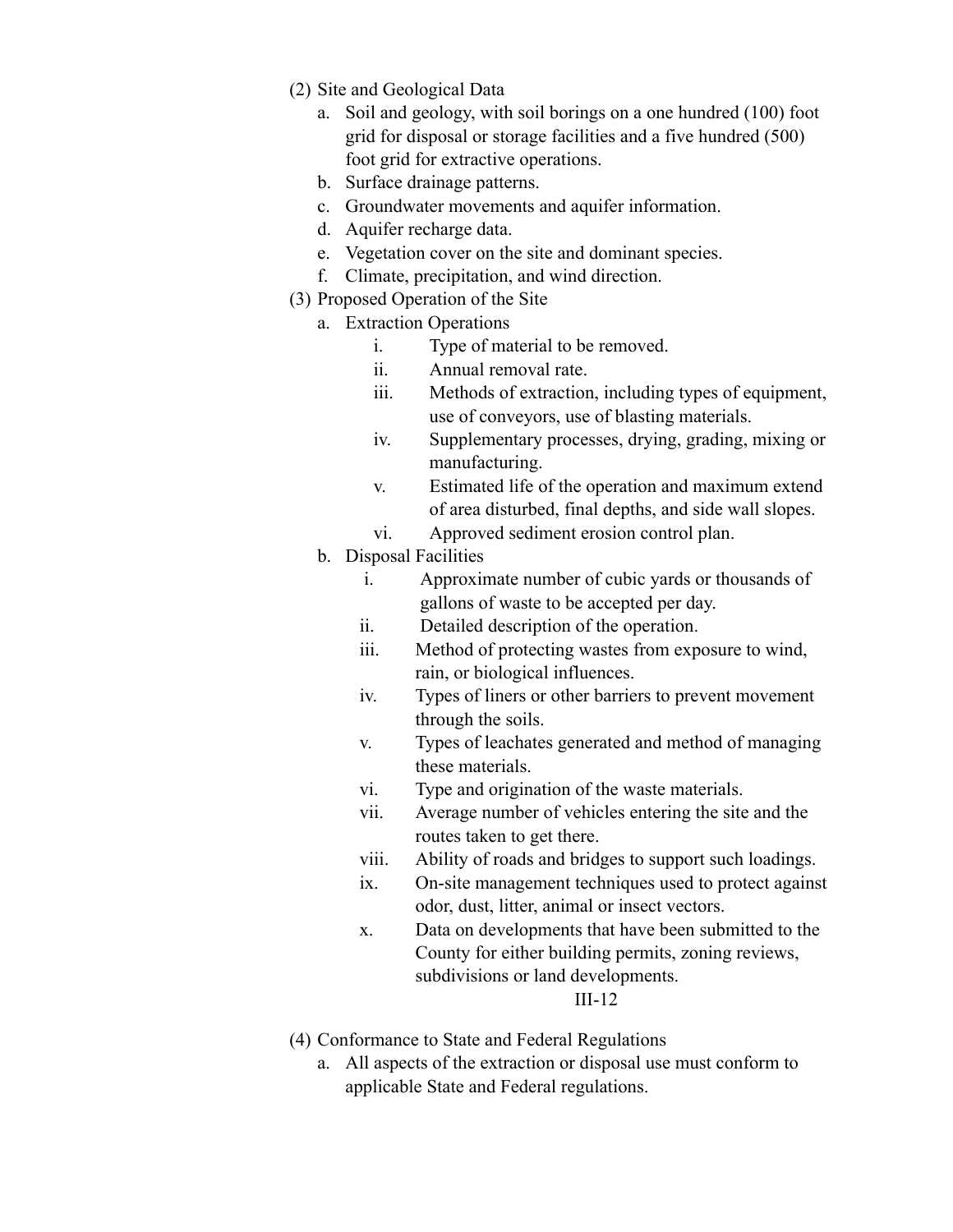- b. Plan of proposed site at a scale of one hundred (100) feet to the inch or less with a two (2) foot contour interval or less to show:
	- (1) Basis Data
		- a. Soils and geology.
		- b. Groundwater data and water courses
		- c. Vegetation: with dominant species.
		- d. Wind data: directions and percentage of time.
	- (2) Proposed Use
		- a. Final grading by contours.
		- b. Interior road pattern: its relation to operation yard and points of ingress and egress to State and County roads.
		- c. Estimated amount and description of aggregate and overburden to be removed.
		- d. Ultimate use and ownership of site after completion of operation.
		- e. Source of water if final plan shows use of water.
- c. Plan of Operation Showing:
	- (1) Proposed tree and berm screen locations.
	- (2) Soil embankments for noise, dust, and visual barriers, and height of soil mounds.
	- (3) Method of disposition of excess water during operation.
	- (4) Location of typical schedule of blasting
	- (5) Machinery: type and noise levels
	- (6) Safety measures: monitoring of complaints
- d. End Use Plan

An end use plan for the rehabilitation of the site after the extraction or disposal operation is completed shall be submitted and must be approved. Such plan shall show and provided for either a final end use or an open space use. If it is to be open space use, documentation as to who shall own and maintain such site or restrictive easements must be presented as well as a final contour and site plan submittal. If there is an end use other than open space, the engineering data on the length of time needed for the restoration work to settle sufficiently to provide a stable base for the proposed end use shall be submitted. For all such uses, proper legal documents must be presented that outline: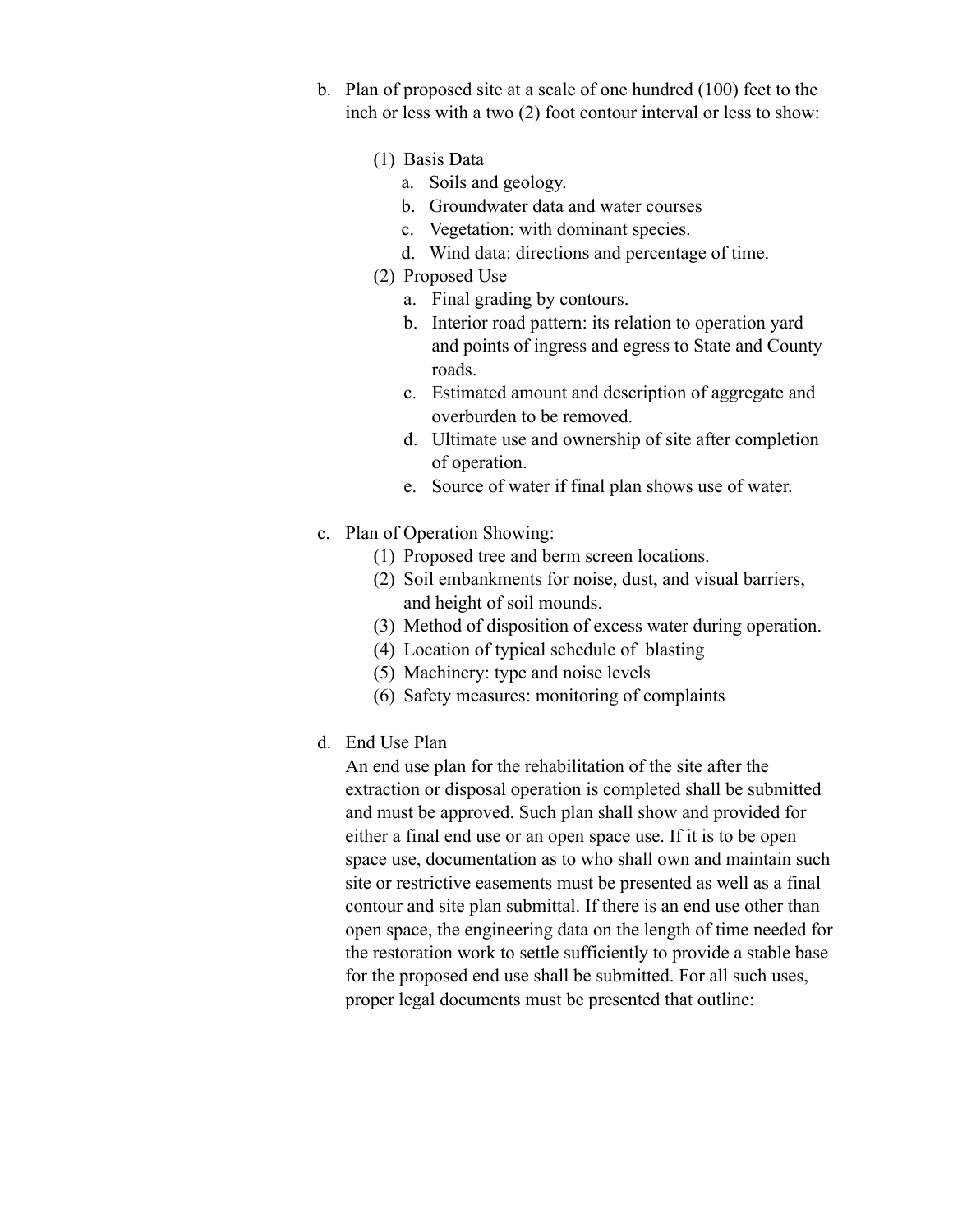- (1) post operation maintenance procedures; and
- (2) legal responsibility for any environmental pollution that could occur after the facility is closed; and
- (3) Financial ability to clean up any possible pollution that could occur after the facility is closed.
- 2. Performance
	- a. Operations. Extractive operations shall meet all development and performance standards of this Ordinance and all applicable local, state and federal regulations.
	- b. Setbacks. No excavation, quarry wall, or storage area shall be located within fifty (50) feet of any lot line, one hundred twenty-five (125) feet from any street right-of-way, nor within two hundred (200) feet of any residential property line.
	- c. Grading. All excavations shall be graded in such a way as to provide an area which is harmonious with the surrounding terrain and not dangerous to human or animal life. (See Section 4520 N, & PP).
		- (1) Excavations shall be graded and backfilled to the grades indicated by the site plan. Grading and backfilling shall be accomplished continually and as soon as practicable after excavation.
		- (2) Grading and backfilling may be accomplished by use of construction rubble such as concrete, asphalt, or other materials, providing such materials are composed of nonnoxious, noncombustible solids.
		- (3) Grading and backfilling shall be accomplished in such a manner that the slope of the fill or its cover shall not exceed the normal angle of slippage of such material, or thirty-three (33) degrees in angle, whichever is less. During grading and backfill, the setback requirements in paragraph b., above may be reduced up to one-half, so that the top of the grading slope shall not be closer than twenty-five (25) feet to any lot line, seventy-five (75) feet to any street line, nor within one hundred (100) feet of any nature reserve or zoning district boundary line. **(Amended by Resolution 10-03-05, March 22, 2010)**
		- (4) When excavations which provide for a body of water are part of the final use of the tract, the banks of the excavation shall be sloped to a minimum ratio of seven (7) feet horizontal to one (1) foot vertical, beginning at least fifty (50) feet from the edge of the water and maintained into the water to a depth of five (5) feet.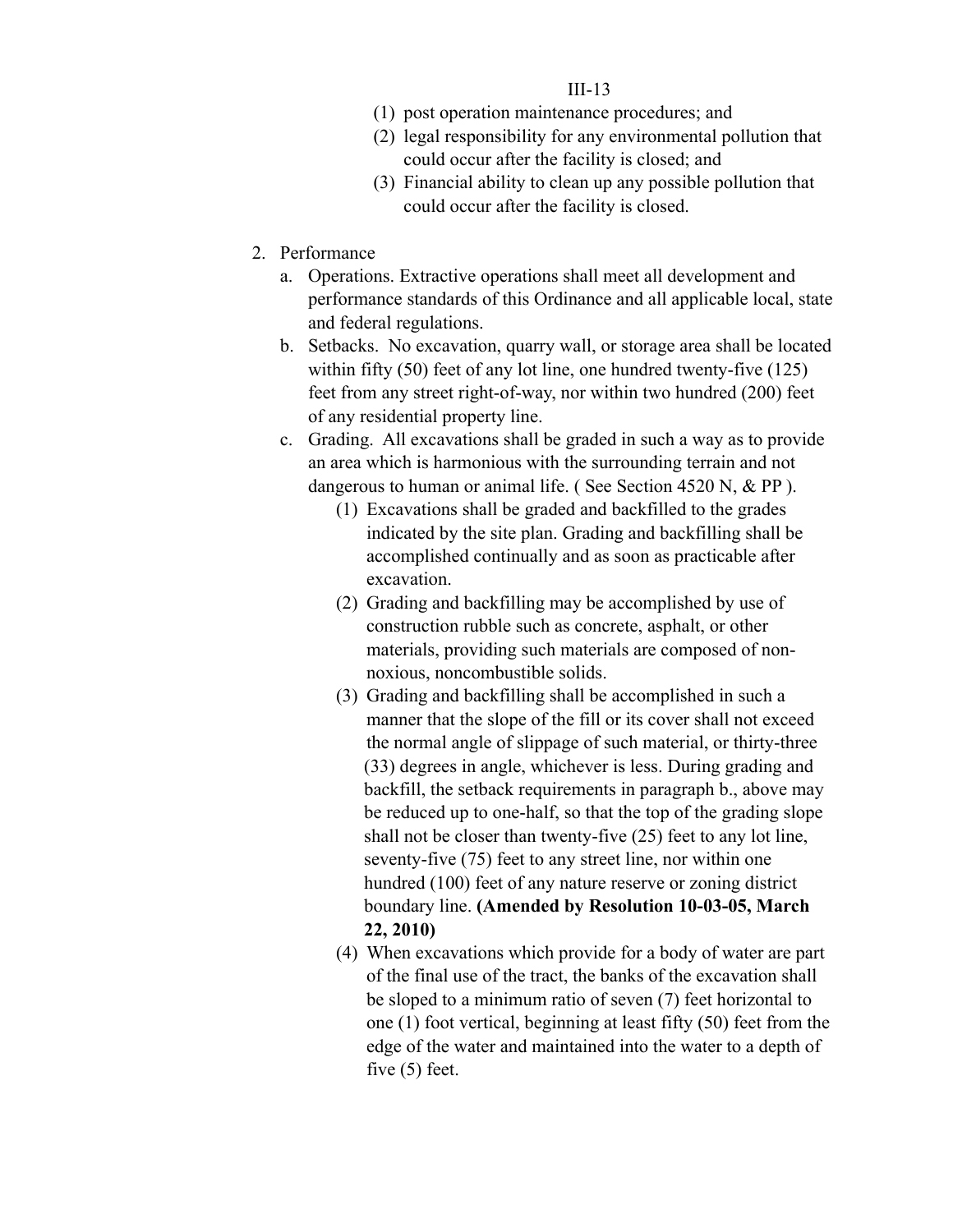- (5) Drainage shall be provided, either naturally or artificially, so that disturbed areas shall neither collect nor permit stagnant water to remain. Backfilling and grading shall be done so as to restore surface and subsurface drainage to their original patterns.
- d. Access. Truck access to any excavation shall be so arranged as to minimize danger to traffic and nuisance to surround properties.
- e. Mitigation of Road Damage. A bond must be determined by, posted with, and accepted by the County to cover the potential damage to public roads, caused by the development, operations, and rehabilitation of the subject property prior to the commencement of site work and/or operations.
- f. Planting. When planting is the final use to which the tract is put, all that is not covered by water shall be covered with a sufficient amount of arable soil to support vegetation. A planting plan shall be prepared for the entire finished tract using various types of plant material that prevent soil erosion and provide vegetation cover. When buildings are proposed as part of the final use to which the tract is put, areas adjacent to proposed buildings shall be planted with a vegetation cover in keeping with the requirements of the ultimate building purposes.
- g. Subsequent Development of Extraction of Disposal Sites. All buildings site shall be required to be tested for the presence of radon. Tests results shall be submitted to the County Planning Department. Structures erected on such sites shall be required to include provisions such as vented basements and air exchanges to ensure proper ventilation.
- B. Locational Criteria: No portion of any solid waste landfill may be located within a two (2) mile radius of any of the following: (**Amended by Resolution 10-03-05, March 22, 2010 )**
	- 1. any public or duly licensed private school facility;
	- 2. any existing duly licensed day care with twenty (20) children or more capacity;
	- 3. any public park; or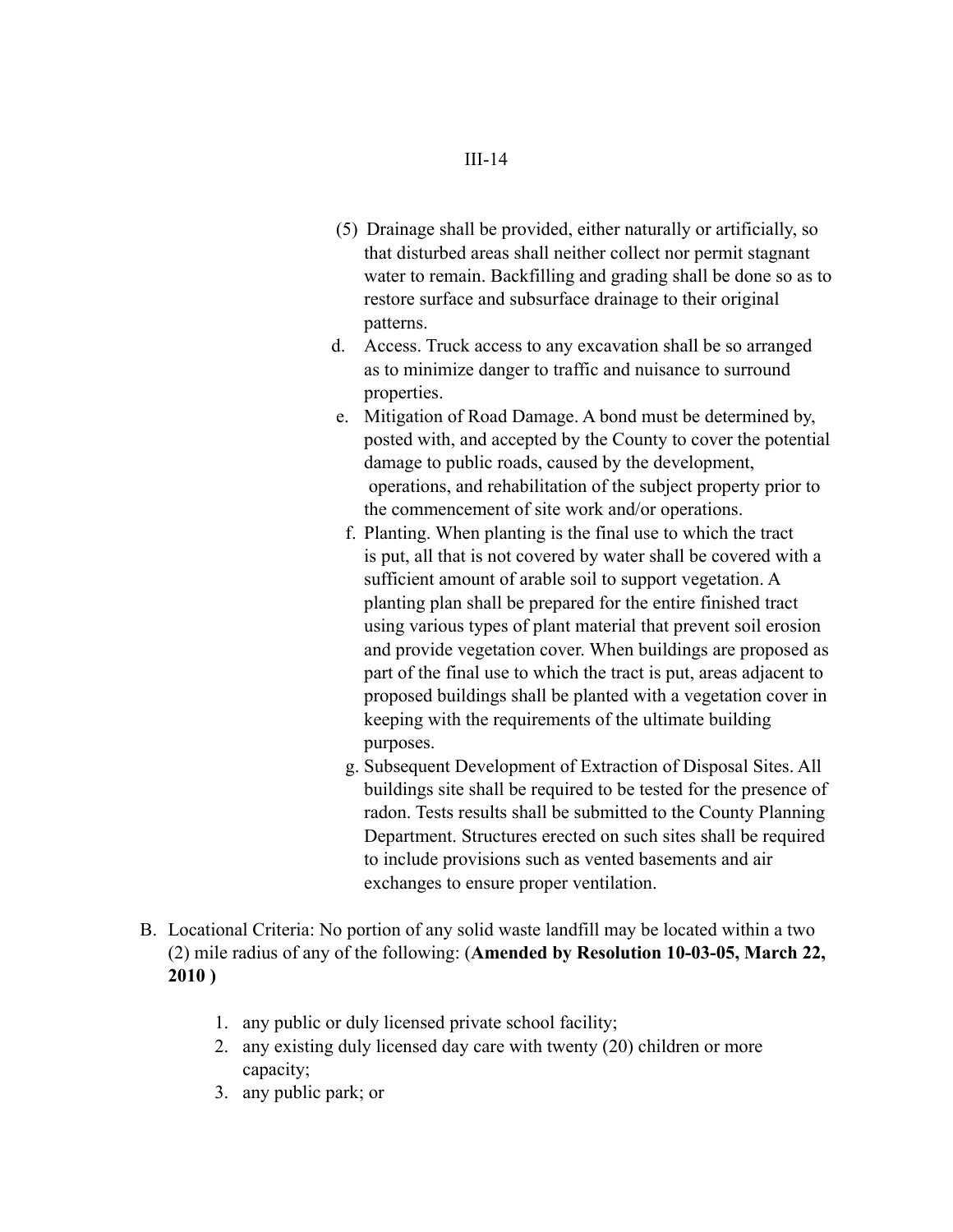- 4. any hospital, assisted living facility or nursing home.
- C. Dailey Operational Criteria:
	- a. A peripheral buffer zone shall be established and maintained throughout the life of the facility along all property boundaries. The buffer zone shall

III-15

comprise no less 30% of the total property involved (i.e. a 100 acre property would require that 30 acres be designated peripheral buffer zone to be equally distributed along the property boundaries. Further, the peripheral buffer zone shall be designed in such a manner that it shall not be less than two hundred fifty (250) feet at any point along the property boundary. This buffer will consist of three (3) rows of trees and shrubs placed no more than twenty (20) feet apart, staggered with each row being twenty (20) feet apart. A minimum of sixty (60) percent of all trees and shrubs placed in the buffer shall be evergreens and conifers. All trees planted on the site shall be a minimum of ten (10) feet in height that will mature at a height of forty (40) feet. In addition to the row of trees, a row of shrubs in front of the trees is required along road frontage. In addition to the required planting, it is suggested that manmade and natural berms be used to further the effectiveness of the natural planted buffer. The peripheral buffer zone should only be broken by driveways, and walkways that provide access to the site. Any required fencing shall not be located within the buffer zone and property boundaries.

- b. No fires shall be permitted. Any smoldering flame or spontaneous combustion in the fill shall be immediately extinguished.
- c. All separation or picking of waste materials shall be conducted in an enclosed building only
- d. The premises shall be kept neat and clean at all times, no loose paper or debris shall be allowed on the site, except on areas where active filling operations are taking place. Dusty conditions shall be corrected by sprinkling with water or by use of calcium chloride or some other approved method.
- e. Entrance to the site shall be controlled at all times to prevent improper dumping on the site.**( b,c,d,e Amended by Resolution 08-03-05, March 24, 2008 )**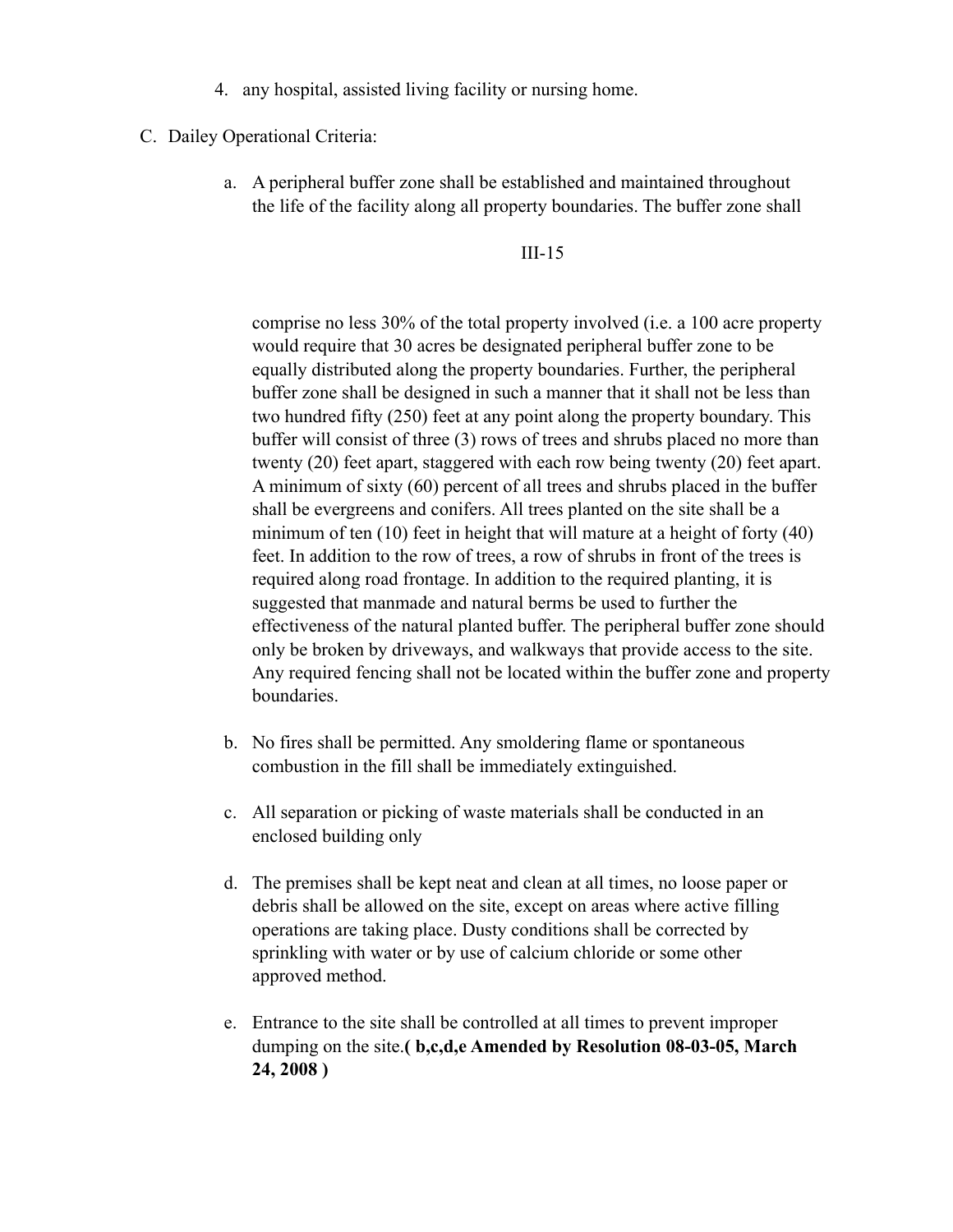D. Closure and Post-Closure Plans: As previously mentioned in 3.090A 4.d. End Use Plan, a detailed description of post-operation maintenance procedures must be delineated. The PCC shall cover a maintenance period of no less than 30 years to ensure that the solid waste facility is carefully managed after its closure and that there are no potential threats to human health or the environment. Owner/operators also required to continue monitoring and maintaining the landfill once it is closed to protect against the release of hazardous constituents to the environment.

#### III-16

#### **1. Closure Plans and Standard:**

Once a MSWLF has received its final shipment of waste, it must begin closure operations within 30 days. A MSWLF, however, may delay closure for up to one year if additional capacity remains. Any further delays after one year require approval from the state director. After beginning, all closure activities must be completed within 180 days (with the exception of an extension from the state director). The Owner/ operator of a closed MSWLF must prepare a written closure plan than provides:

- A description of the final cover design and its installation methods and procedures, in accordance with all state and federal regulations, including the Tennessee Department of Environment and Conservation's Rule Chapter 1200-1-7-.02, Solid Waste Storage, Processing and Disposal Facilities, and Rule Chapter 1200-1-7-.03,-.04, Financial Assurance and Specific Requirements.
- An estimate of the largest area of the landfill requiring a final cover.
- An estimate of the maximum inventory of waste on site during the landfill's active life.
- A schedule for completing all required closure activities.

**2. Post-Closure Care Plan:** Post-closure care activities consist of monitoring and maintaining the waste containment systems and monitoring groundwater to ensure that waste is not escaping and polluting the surrounding environment. The PCC shall delineate specific methods, techniques, and frequency for the proper maintenance and treatment of the collect leachate runoff, capture or release of the landfill gas (methane), and the final cap and cover system, including groundwater quality testing and soil sampling and analysis to ensure the integrity and effectiveness of the various systems. After closure is complete, the owner/operator then must certify that the closure has been completed in accordance with the official closure plan. This certification must be signed by an independent, registered professional engineer or the state director. At this time, the MSWLF owner/operator also must make a notation on the property deed indicating that the land was used as a landfill and that its future use for other activities is restricted. The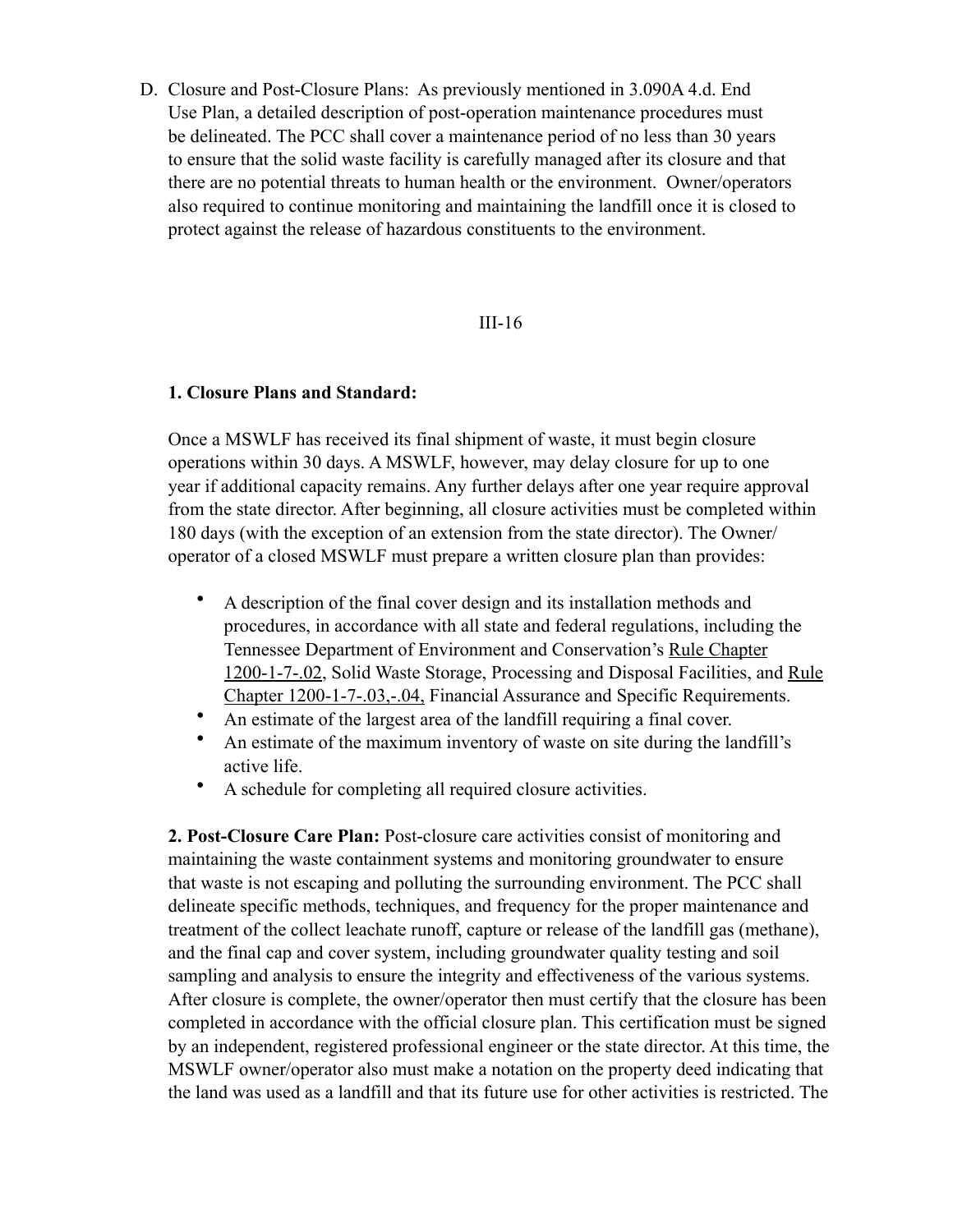name, address, and telephone number of the person to contact during the post-closure care period must be on this certification.

At the end of the post-closure care period, the owner/operator must certify that the post-closure care has been completed in accordance with the official post-closure care plan. This certification must be signed by an independent, registered engineer or the state director. Once signed, the certification is placed in the facility's operating record.

E. Performance Bond Required: Any application for final site plan approval shall be accompanied by a performance bond in the amount of the estimated cost of site improvements including, but not limited to water and sewer installation, parking lot and driveway paving, construction of fencing, screening, peripheral buffer zone, and landscaping. The amount shall be set by the planning commission and may be in the form of cash, certified check, irrevocable letter of credit, or surety bond.

#### III-17

In the event that the applicant fails to comply with the approved site plan, the Building Inspector shall cause the bond to be forfeited and have the necessary improvements constructed or completed. The time for completion may be extended with the permission of the planning commission, upon the owner-builder furnishing a bond or letter of credit for any approved extended period. Posting of the required performance bond by the developer shall constitute prior permission for the proper designated parties to enter upon said property to complete these improvements. **( C, D, E, Amended by Resolution 10-03-05, March 22, 2010 )**

# **100.** Criteria for Donated Lots to be Used as Parks : **(Amended by Resolution 08-08-08, August 07, 2008)**

A. Platted lands donated to the county to be used as public parks shall:

- Not require a minimum lot size
- Not require any physical public improvements
- Not require any water, sewer, or electrical utilities
- Not require the identification of a build-able site
- Be allowed in all zones

B. In addition, all platted lands donated to the County to be used as a public parks must:

- Be free of any hazardous waste or materials, such as leaking oil tanks, underground storage tanks, chemical drums, pesticides, PCBs, etc.
- Be free of liens or payments outstanding and have a clear title
- Be free of previously placed deed restrictions that the County will not legally be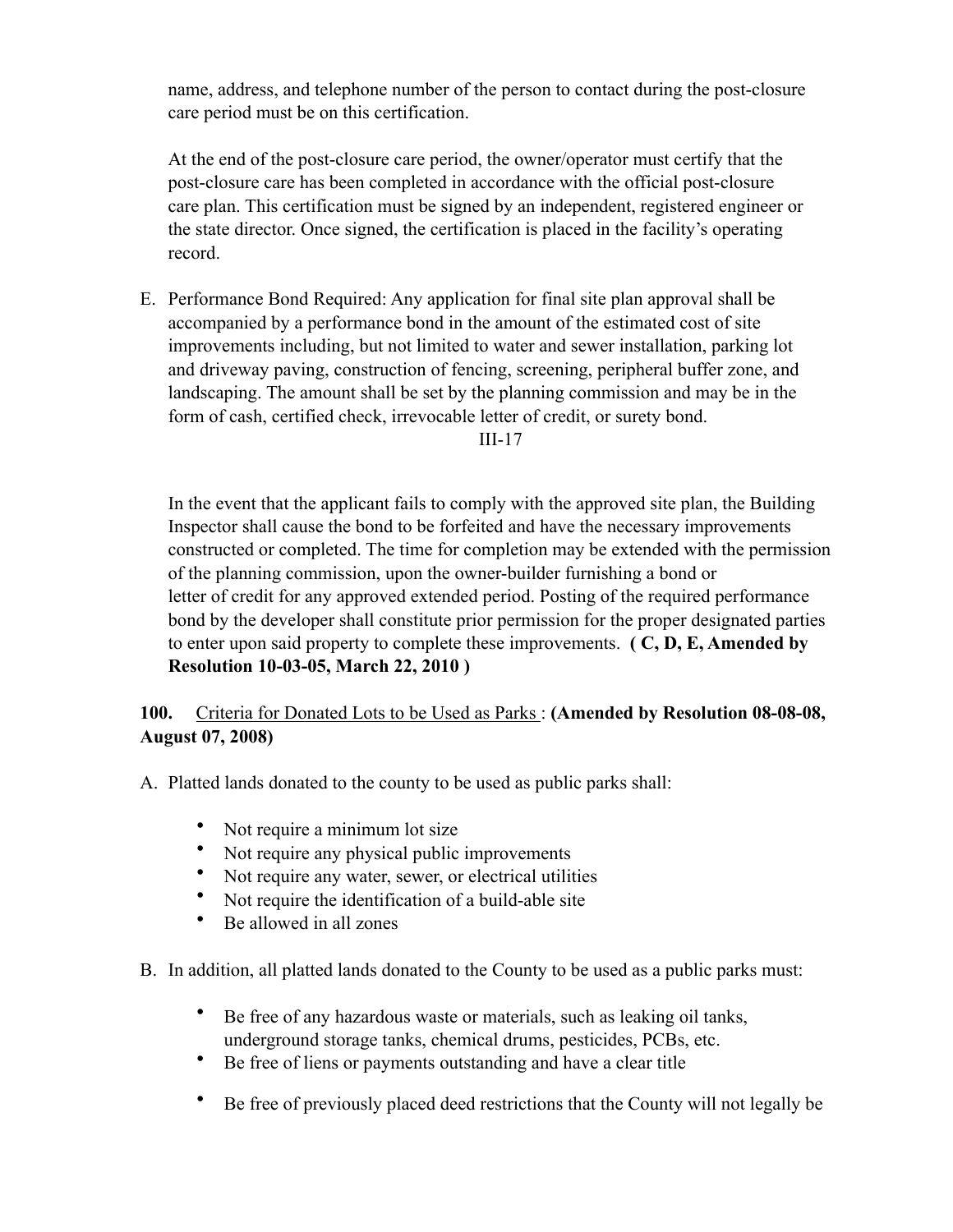Able to uphold

- Be free of physical safety and health hazards, such as land in an avalanche zone, A building with asbestos, unsafe slopes, etc.
- Be free of conditions that would require County investment to make the land viable as a public park

In addition, all platted lands donated to the County to be used as public parks must meet three (3) of the following:

- Be located within or adjacent to public land, for the purposes of expansion or allowing a more comprehensive conservation management strategy
- Be located in a private area that is easily accessible by the public
- Be located in an area that serves a population with high need for recreation facilities
- Possess high recreational, scenic, or intrinsic natural value

# III-18

- Possess high wildlife habitat value, such as wetlands, migration corridors, breeding grounds, calving areas, grazing lands, waterfowl sanctuaries, or valuable fisheries properties
- Extend public access to linear park lands like greenways, or allow public access to rivers, lakes, or streams
- Offer special natural protection for native endangered species
- Possess historic or cultural value, through the physical land or structures
- Possess characteristics ideal for an outdoor nature classroom for educational purposes or demonstration purposes (streambank restoration, student water quality testing, ecosystem inventory, etc.)
- Enhance the Marshall County parks and recreation system through variety and choice for the overall quality of life of Marshall Countians

# **110.** Solid Waste Transfer Station Restrictions: **( Amended by Resolution 09-04-09, April 27, 2009 )**

- a. All areas used for filling operations shall maintain the minimum setbacks as required by this section.
- b. No fires shall be permitted. Any smoldering flame or spontaneous combustion in the fill shall be immediately extinguished.
- **c.** All separation or picking of waste materials shall be conducted in an enclosed building only.
- **d.** The premises shall be kept neat and clean at all times, no loose paper or debris shall be allowed on the site, except on areas where active filling operations are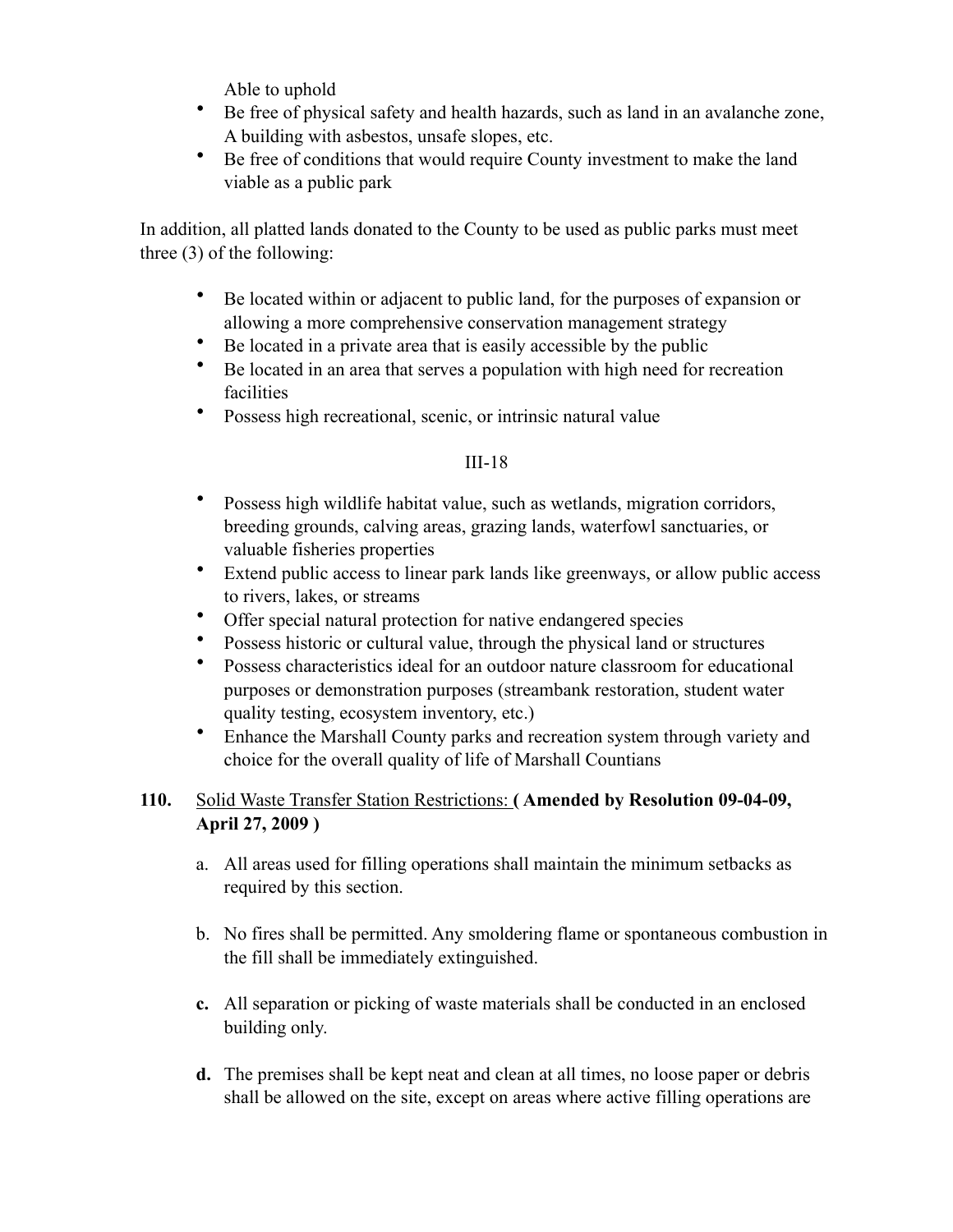taking place. Dusty conditions shall be corrected by sprinkling with water or by use of calcium chloride or some other approved method.

**e.** Entrance to the site shall be controlled at all times to prevent improper dumping on the site.

## **120.** Recycling Center Restrictions:**( Amended by Resolution 09-04-09, April 27, 2009 )**

- a. No fires shall be permitted. Any smoldering flame or spontaneous combustion in the fill shall be immediately extinguished.
- **b.** All separation or picking of waste materials shall be conducted in an enclosed building only.
- **c.** The premises shall be kept neat and clean at all times, no loose paper or debris shall be allowed on the sire, except on areas where active filling operations are taking place. Dusty conditions shall be corrected by sprinkling with water or by use of calcium chloride or some other approved method.
- **d.** Entrance to the site shall be controlled at all times to prevent improper dumping on the site.

### III-19

# 3.130. Outdoor Firearms Training Facilities and Shooting Ranges on County-Owned Property: **( Amended by Resolution 09-07-15, July 21, 2009 )**

 The purpose of these facilities are to safely train individuals, including law enforcement employees and the general citizenry, in the proper handling and use of firearms in a County-owned setting with minimal impact to adjacent properties. The following regulations shall apply to all outdoor firearms training facilities, ranges, and related activities located on County-owned property.

- A. The location of such an activity shall be subject to the following conditions:
	- 1. The parcel must be owned by the County, and, as thus, this specific land-use activity will be exempt from any particular zoning classification. Therefore, outdoor firearms training facilities and ranges on County-owned lands will not be found in the Permitted Use Table. This use is only allowed as a special exception.
	- 2. Because this use is deemed a special exception, due to the potential for this land-use activity to be a nuisance to adjacent property owners, a duly advertised public hearing through the Board of Zoning Appeals is required before the land use will be authorized.
	- 3. The parcel must be ten (10) acres or greater area in size.
	- 4. A berm shall be present at least twenty (20) feet high in height at the rear of the berm, at least eight (8) feet in height at the sides of the berm, four (4) feet wide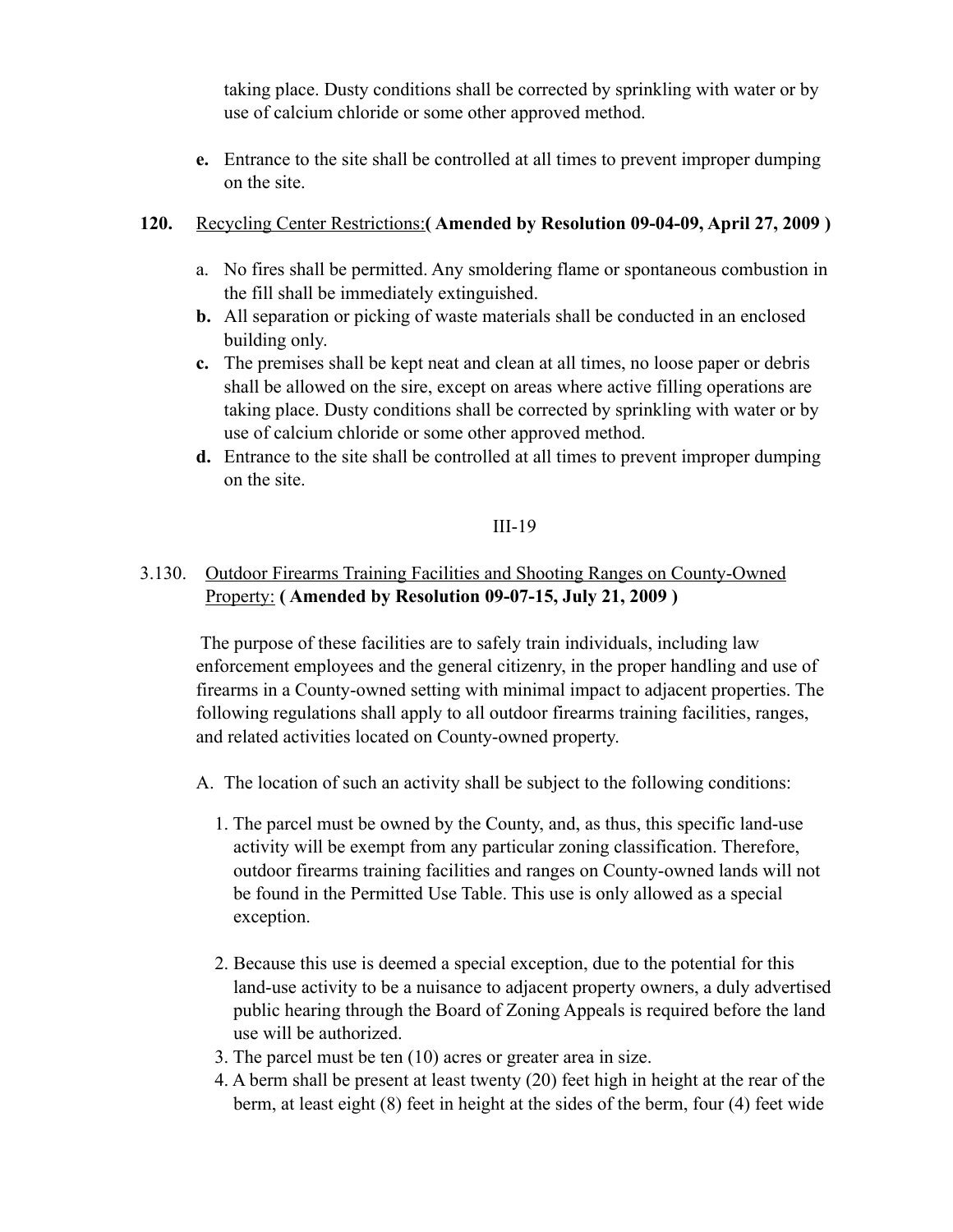at the top of the berm. Any man-made berm must be designed and certified by an engineer licensed by the State of Tennessee, as adequate.

- 5. The rear of the firing range must be set back at least two hundred fifty feet (250) from any occupied structures or roads.
- 6. The sides of the firing range must be set back at least one hundred (100) feet from the property line to the exterior base of the berm.
- 7. There shall be an evergreen buffer of a minimum of twenty five (25) feet wide on three (3) sides of the firing range provided by the owner/developer if a natural buffer does not exist.
- 8. The development, operation, and maintenance of firearms training facilities shall be in conformance with "The Range Manual" as published by the National Rifle Association (NRA).
- B. The operation of the firearms training facility and related activity shall be subject to the following conditions:
	- 1. The hours of operation shall be limited to daylight hours only.
	- 2. Decibel levels measured at the property lines shall not exceed seventy (70) dB.
	- 3. The owner/developer shall provide two (2) parking spaces per firing point or firing lane, plus one (1) additional space for each employee.

# III-20

- 4. The owner of the facility shall provide on-premises documentation that all Federal and State regulations have been met.
- 5. A site plan shall be required pursuant to the plot plan requirements listed in Article III, Section 2.080. In addition to the site plan, the owner/ developer shall submit a sound abatement plan and a safety plan. The Board of Zoning Appeals may require additional fencing, buffering, baffles, or may deny the request if the site plan does not or cannot meet the above-mentioned purposes, standards, and requirements, or if other significant health and safety issues are present.
- 6. A notice shall be published of such request together with a notice of the time set for a public hearing by the Board of Zoning Appeals. Said notice shall be published one (1) time in a newspaper of general circulation in the County of Marshall, Tennessee. In addition, a sign shall be placed in a conspicuous,

centrally located point on the property no farther than five (5) feet from the right-of-way. Said hearing by the Board of Zoning Appeals shall take place no sooner than fifteen (15) days after the publication of such notice and placement of a sign.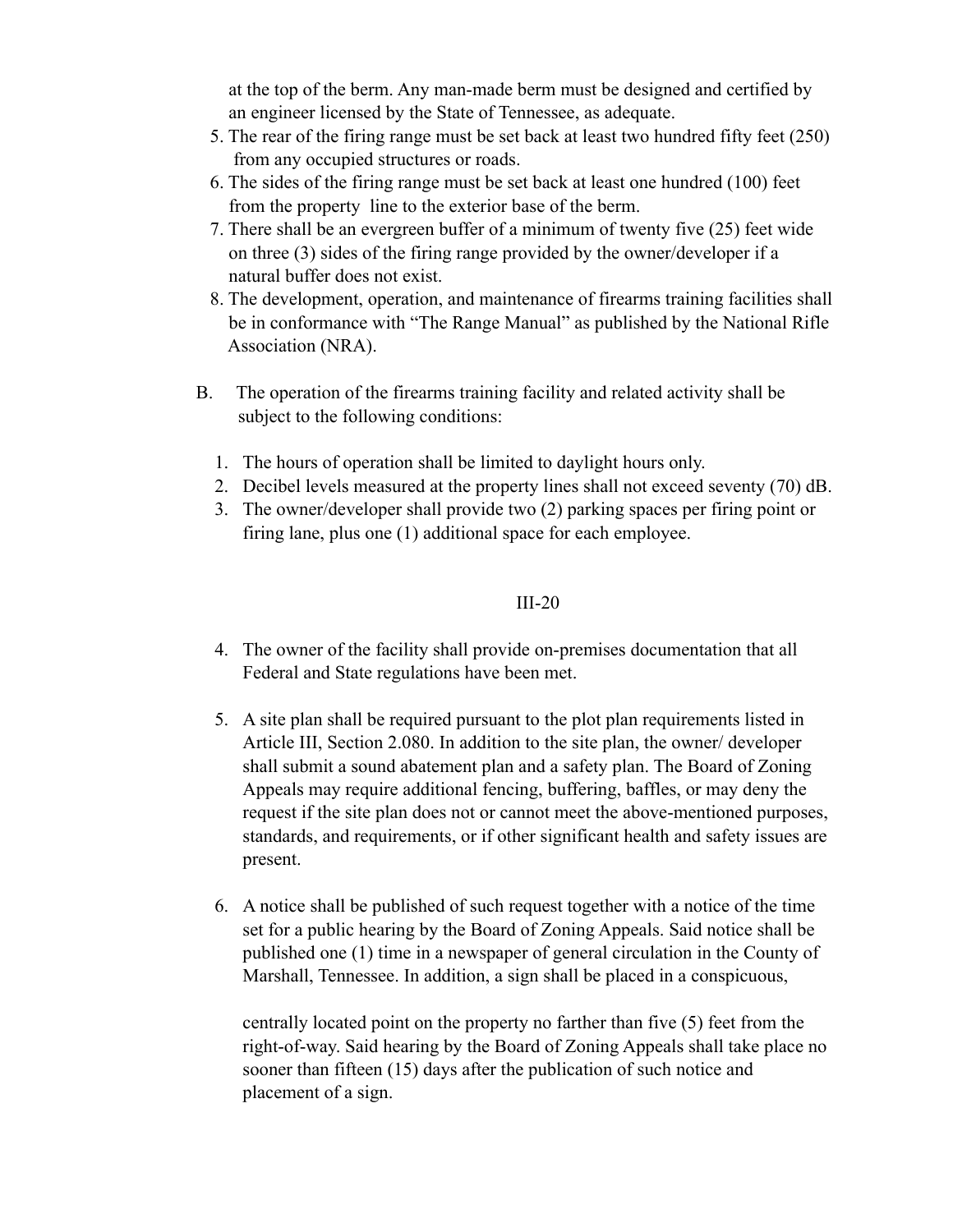7. Before initial business startup, the soil shall be tested for lead content. Further tests shall be done every two (2) years to keep lead concentration in the soil below 250 ppm, as recommended by the State Division of Solid Waste Management. All testing shall be performed by the developer and at his own expense. This information shall be kept on file with the Marshall County Building Inspector.

# **3.140 Standards for Signs (Resolution 16-08-03)**

These conditions are established as a reasonable and impartial method of regulating advertising structures in order to insure light, air, and open space, to reduce hazards at intersections, and to protect property values of the entire community. The regulations for signs, billboards, and other advertising structures are enumerated below.

# A. In Any Zoning District, the Following General Regulations Shall Apply:

1. No sign shall be erected or maintained where by reason of its position, wording, illumination, size, shape, or color, it may obstruct, impair, obscure, interfere with the view of, or be confused with, any authorized traffic control sign, signal, device, or emergency vehicle.

## III-21

- 2. No illuminated sign shall be permitted within fifty (50) feet of property in any residential district unless the illumination of such sign is so designed that it does not shine or reflect light onto such property.
- 3. Billboards are prohibited, except on properties zoned C-2 that border Interstate 65, billboards located on such properties shall face Interstate 65 and be placed adjacent to the state right of way and begin within 50 feet of said right of way, Billboards must be located at least 1,000 feet apart..

 4. Signs may be erected or placed up to ten (10) feet of the property line but no part of the sign structure may project or overhang past said property line.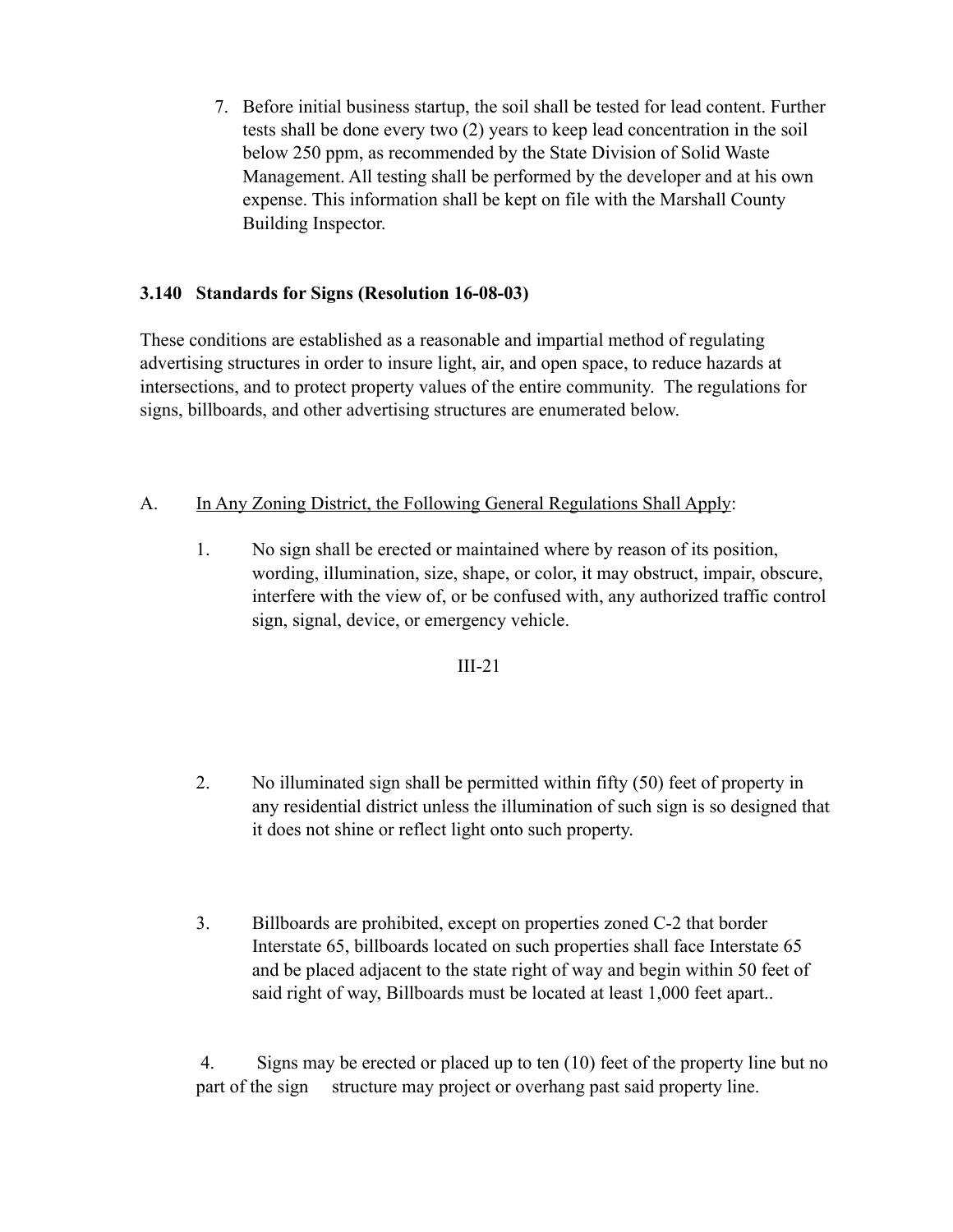However, no billboard shall be erected or placed closer than within one hundred (100) feet of any A-1, A-2, R-1 or R-2 district All signs shall be monument or of the ground mounted type, and shall be limited to ten (10) feet in height and a maximum area of sixty (60) square feet.

- 5. On the premises, outdoor advertising signs, including flashing or intermittent illumination, shall not intrude upon the public right-of-way.
- 6. Professional signs and signs for home occupations shall not exceed four (4) square feet in area and 10 feet in height, in the A-1, A-2, R-1, and R-2 districts.
- 7. Temporary signs and posters are subject to the following regulations:

a. Each sign shall not exceed ten (10) square feet in area, excluding banners.

- b. The signs shall not be located closer together than one hundred (100) feet except "For Sale," "For Rent," "Yard Sale," and political signs.
- c. Such signs shall not be nailed to public utility poles and shall not be located in the public right-of-way.
- e. All such signs advertising events shall be removed within ten (10) days after the event date.

- e. Temporary signs and posters may be erected for a period of no longer than thirty (30) days, with the exception of political signs, which may be erected for a period of no longer than sixty (60) days preceding an election.
- 8. Directional signs at entrances and exits of parking lots or parking areas not exceeding four (4) square feet in area, in addition to one (1) sign not exceeding sixteen (16) square feet in area identifying or designating the conditions of the use of such parking area.
- 9. During construction of a building or project, one (1) sign not more than twelve (32) square feet in area giving the names of contractors, engineers, or architects, associated with the project.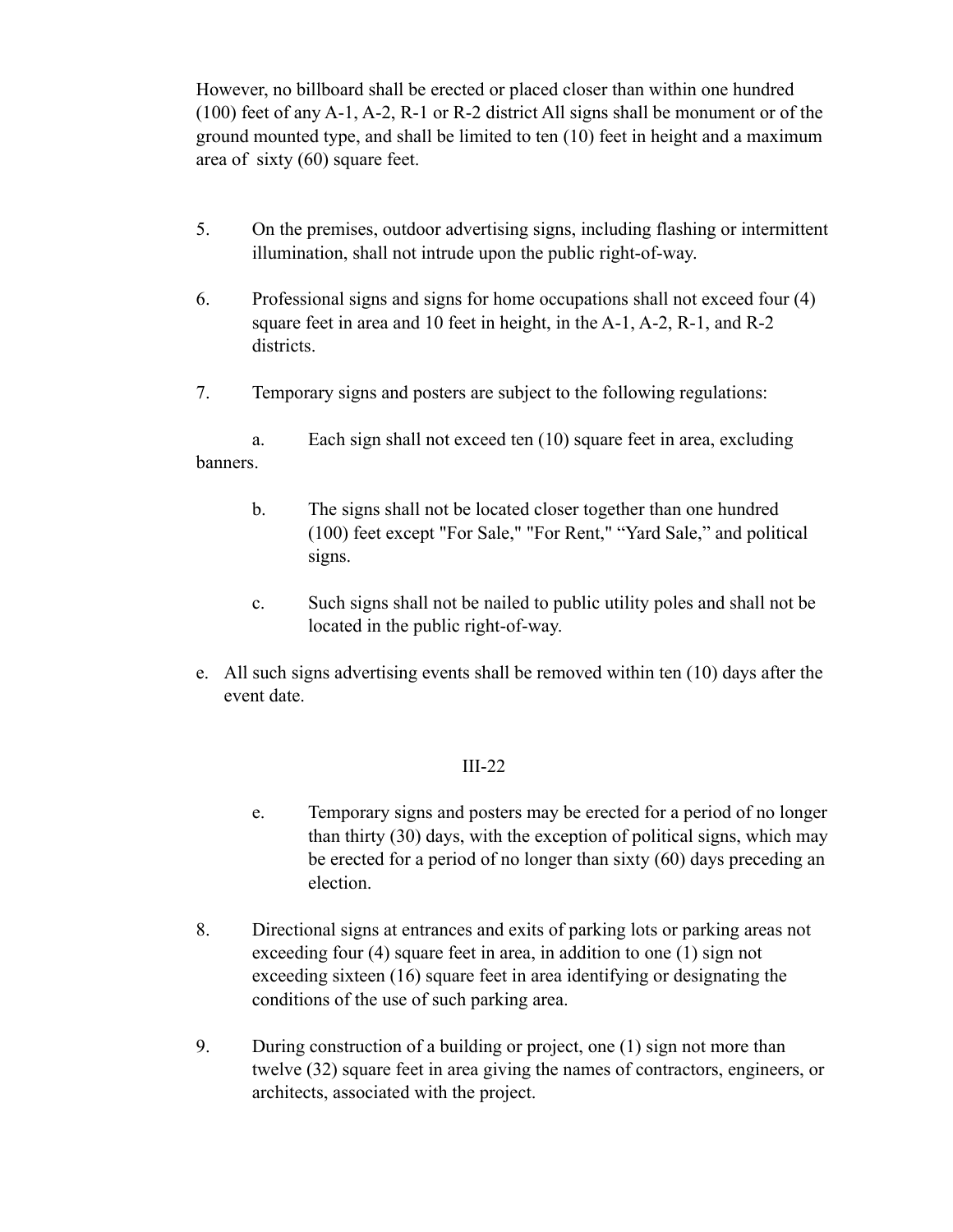10. Signs established by, or by order of, any governmental agency are exempt from this ordinance.

- 11. For special events of public interest, one (1) sign not over thirty-two (32) square feet in area shall be allowed.
- 12. Small non illuminated signs, not exceeding two (2) square feet in area, displayed strictly for the direction, safety, and convenience of the public, including signs which identify rest rooms, telephones, and the like are exempt from this ordinance.
- 13. A Sign Permit shall be acquired from the Marshall County Building Codes Department before the installation of any regulated sign.
- 14. A sign erected on a property shall be directly related to the activity conducted on the property.
- Nonconforming Signs an existing sign may remain exempt from full compliance with the provisions of this ordinance provided the sign is maintained in good condition at all times, and is not abandoned.
- An existing sign shall be brought into compliance with the provisions of this resolution if at any time the sign is altered, repaired, restored or rebuilt to the extent that the cost exceeds fifty percent of the estimated replacement cost of the sign (in current dollar value). If the alteration or repair is caused by involuntary damage or casualty, this standard will not apply and the sign may be altered or repaired to any extent.

The following temporary signs are permitted:

- 1) Signs for political purpose, which shall be removed within 14 days after an election.
- 2) Special event signs erected no sooner than 14 days before the event and removed within 7 days after the event.

#### III-23

- 3) Signs to indicate the opening of a new business, change of use, or going out of business displayed within the first 60 days of occupancy is open, the last 90 days before closing
- 4) Signs announcing construction not exceeding 32 square feet, or 10 feet in height.
- 5) Signs announcing real estate availability.

The following signs are exempt: Signs required for legal notices and other official instruments; Flags and insignias of governmental, religious, charitable or fraternal organizations with an area of less than 50 sf and mounted on a single pole;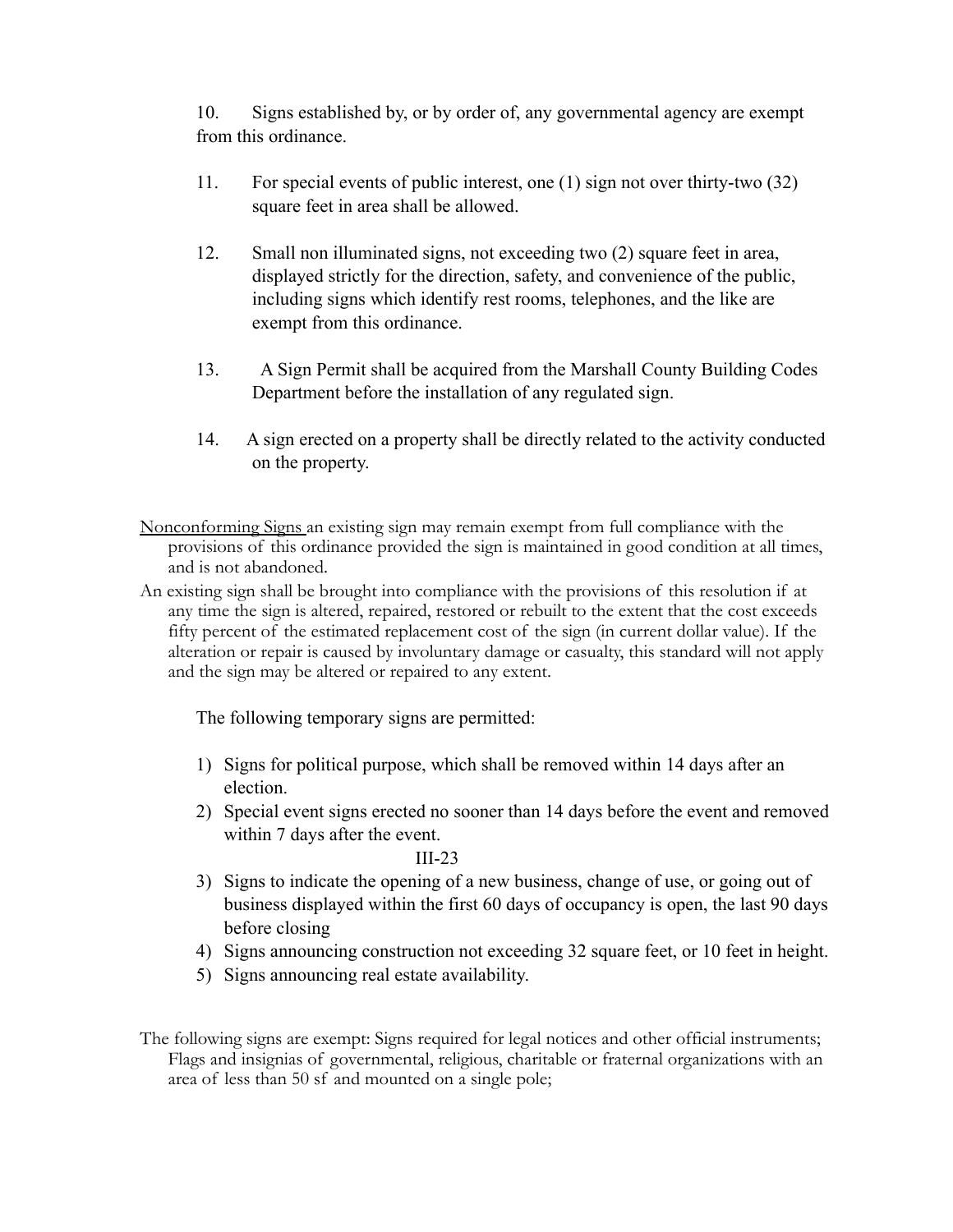- Decorative flags and bunting as authorized by the Council for town-wide celebrations, commemorations or conventions;
- Memorial signs, tablets or cornerstones, names of buildings and dates of erection when included as an integral part of the building and constructed of durable non-combustible material or cut into masonry surfaces;
- Directional signs and symbols not exceeding 3 sf in area, used solely for the purpose of traffic or pedestrian direction and placed on the property to which the public is directed;

Holiday lights and decorations during customary holiday periods.

# B. In the A-1, Agriculture and Forestry District, and the A-2, Rural Residential District, the Following Regulations Shall Apply:

1. Name plates indicating name, address, house number, announcement of boarders or roomers, or customary home occupations are permitted.

2. Not more than two (2) non-illuminated signs, not to exceed a total of thirtytwo (32) square feet in area, advertising the sale of agricultural products produced on the premises shall be permitted.

3. Church, school, or public building bulletin boards or identification signs, not exceeding sixty (60) square feet in area permitted.

- 4. Flashing or intermittent illumination is prohibited.
- 5. Billboards and other advertising structures are prohibited, except certain directional signs intended to guide the general public to areas designated as possessing scenic, historical, or recreational value. However, such directional sign shall not exceed sixty-four (64) square feet in area.
- 6. Home occupation or similar business identification signs, not to exceed four (4) square feet.
- C. In the R-1, Suburban Residential District, and R-2, Mobile Home Park District, the Following Regulations Shall Apply:

## III-24

1. Nameplates indicating name, address, house number, announcement of boarders or roomers, or customary home occupations are permitted.

2. For multi-family dwellings, identification signs not exceeding nine (9) square feet in area are permitted.

3. Church, school or public building bulletin boards or identification signs, not exceeding sixty (60) square feet in area are permitted.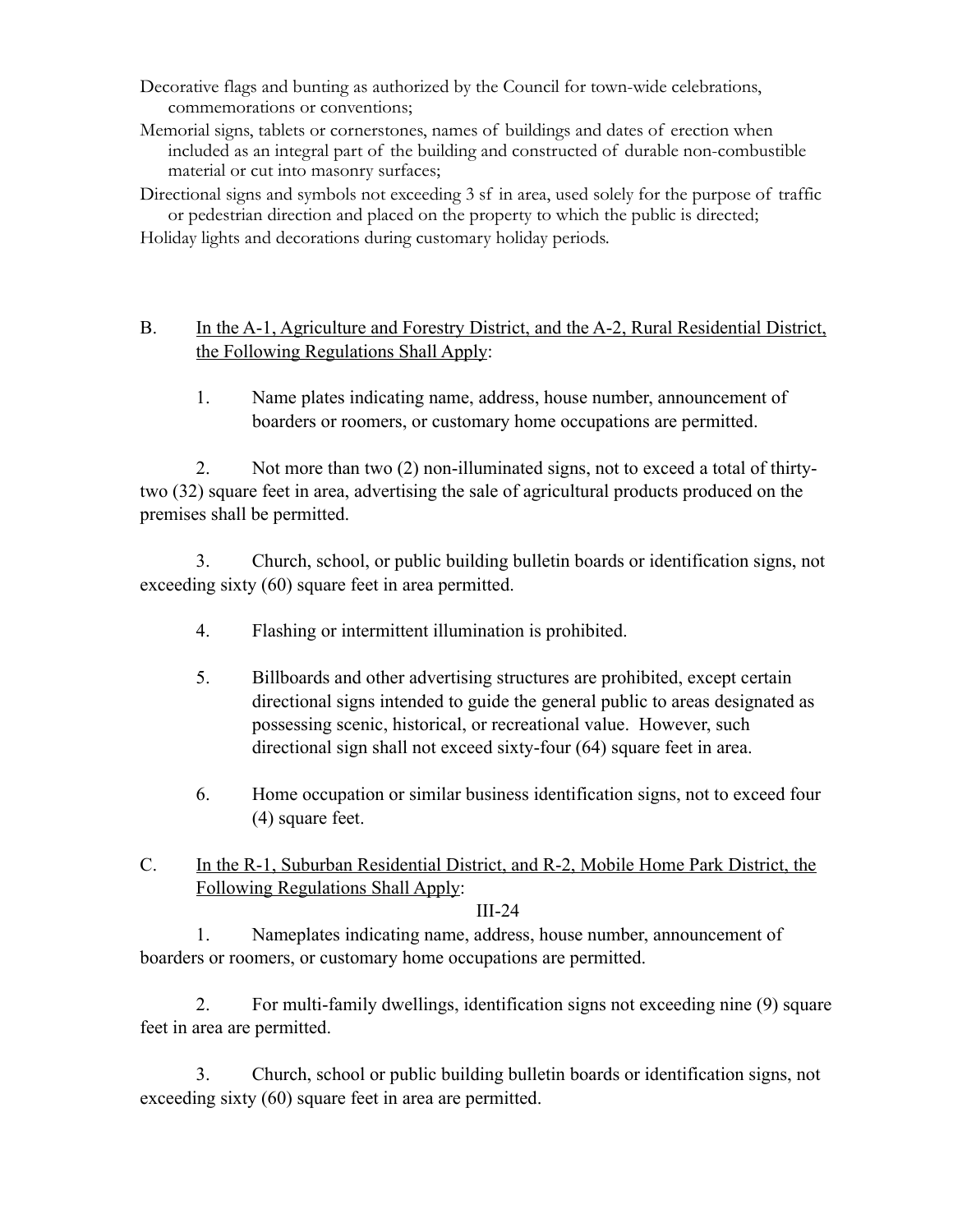- 4. For residential subdivisions, apartment buildings, and group housing developments, identification signs not exceeding sixty (60) square feet in area are permitted.
- 5. Flashing or intermittent illumination is prohibited.
- 6. Billboards and other advertising structures are prohibited.

## D. In the C-1, Rural Center District, the Following Regulations Shall Apply:

- 1. Nameplates indicating name, address, house number, announcement of boarders or rooms for rent, or customary home occupations are permitted.
- 2. Church, school, or public building identification signs or bulletin boards, not exceeding sixty (60) square feet in area are permitted.
- 3. Business identification signs within shall be coordinated with the architecture and surroundings in such a manner that the overall appearance is harmonious in color, form and proportion. The display of signs will be appropriate to the land, building or use to which they are appurtenant and be adequate, but not excessive, for the intended purpose of identification.

4. One identification sign directly relating to the activity conducted on the premises, not exceeding sixty (60) square feet and ten (10) feet in height, shall be permitted. However, in cases of freestanding signs with two (2) faces, each face may be not more than sixty (60) square feet.

5. For each separate lot, one (1) freestanding sign may be erected for every 500 feet of public road or highway frontage. For corner lots, one (1) freestanding sign may be erected on the frontage of each public road or highway. For lots with more than one business or commercial entity, one (1) freestanding directory sign shall be erected. No freestanding sign shall have an area of more than sixty (60) square feet; provided, however, that in case of freestanding signs with two (2) faces, each face may not be more than sixty (60) square feet.

- 6. There is no limit to the number of wall signs that may be affixed to a commercial façade, as long as the sum of the signage areas does not total more than thirty (30) square feet on any one building wall.
- 7. Billboards are prohibited.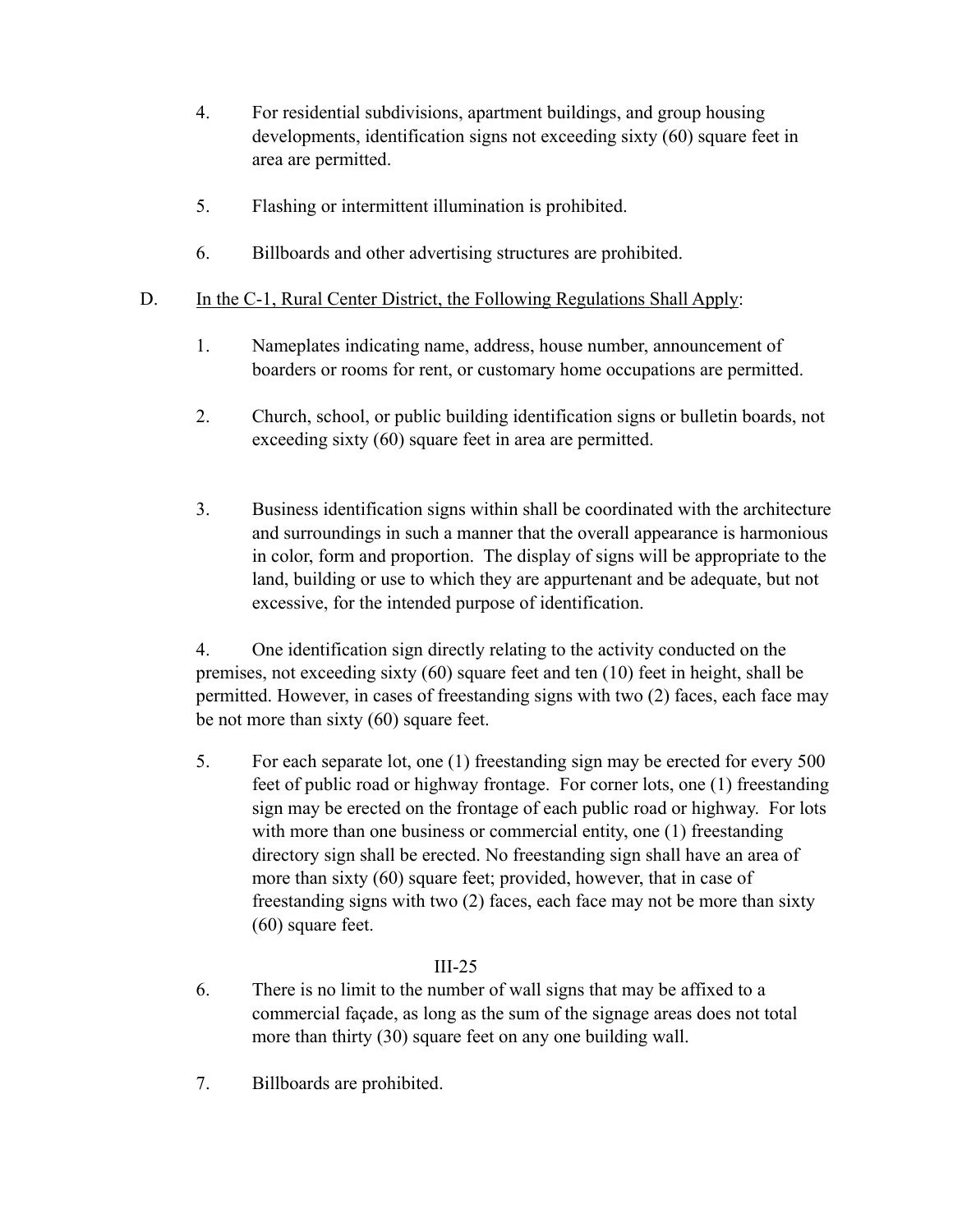8. All ground sign supports shall be located no closer than ten (10) feet from any public right-of-way or property line; no part of the sign face may be closer than five (5) feet from any public right-of-way or property line.

### . E. In the C-2, General Commercial District, and the C-3, Neighborhood Commercial District, the Following Regulations Shall Apply:

1. Bulletin boards or identification signs, not exceeding sixty (60) square feet in area, shall be permitted for public recreation uses, community facilities, hospitals, and clinics.

- 2. Business signs shall be permitted subject to the restrictions in Section 3.140, A, of this resolution. All ground signs shall be located not closer to any property line than one half (1/2) the required setbacks.
- 3. Business identification signs within shall be coordinated with the architecture and surroundings in such a manner that the overall appearance is harmonious in color, form and proportion. The display of signs will be appropriate to the land, building or use to which they are appurtenant and be adequate, but not excessive, for the intended purpose of identification

4. One identification sign directly relating to the activity conducted on the premises, not exceeding sixty (60) square feet and ten (10) feet in height, shall be permitted. However, in cases of freestanding signs with two (2) faces, each face may be not more than sixty (60) square feet.

- 5. For each separate lot, one (1) freestanding sign may be erected for every 500 feet of public road or highway frontage. For corner lots, one (1) freestanding sign may be erected on the frontage of each public road or highway. For lots with more than one business or commercial entity, one (1) freestanding directory sign shall be erected. No freestanding sign shall have an area of more than sixty (60) square feet; provided, however, that in case of freestanding signs with two (2) faces, each face may not be more than sixty (60) square feet.
- 6. There is no limit to the number of wall signs that may be affixed to a commercial façade, as long as the sum of the signage areas does not total more than thirty (30) square feet on any one building wall.
- 7. Billboards are prohibited, except in the C-2 District located along Interstate I-65 and follow the criteria specified in A. 3. Of this resolution.

III-26

8. All ground sign supports shall be located no closer than ten (10) feet from any public right-of-way or property line; no part of the sign face may be closer than five (5) feet from any public right-of-way or property line.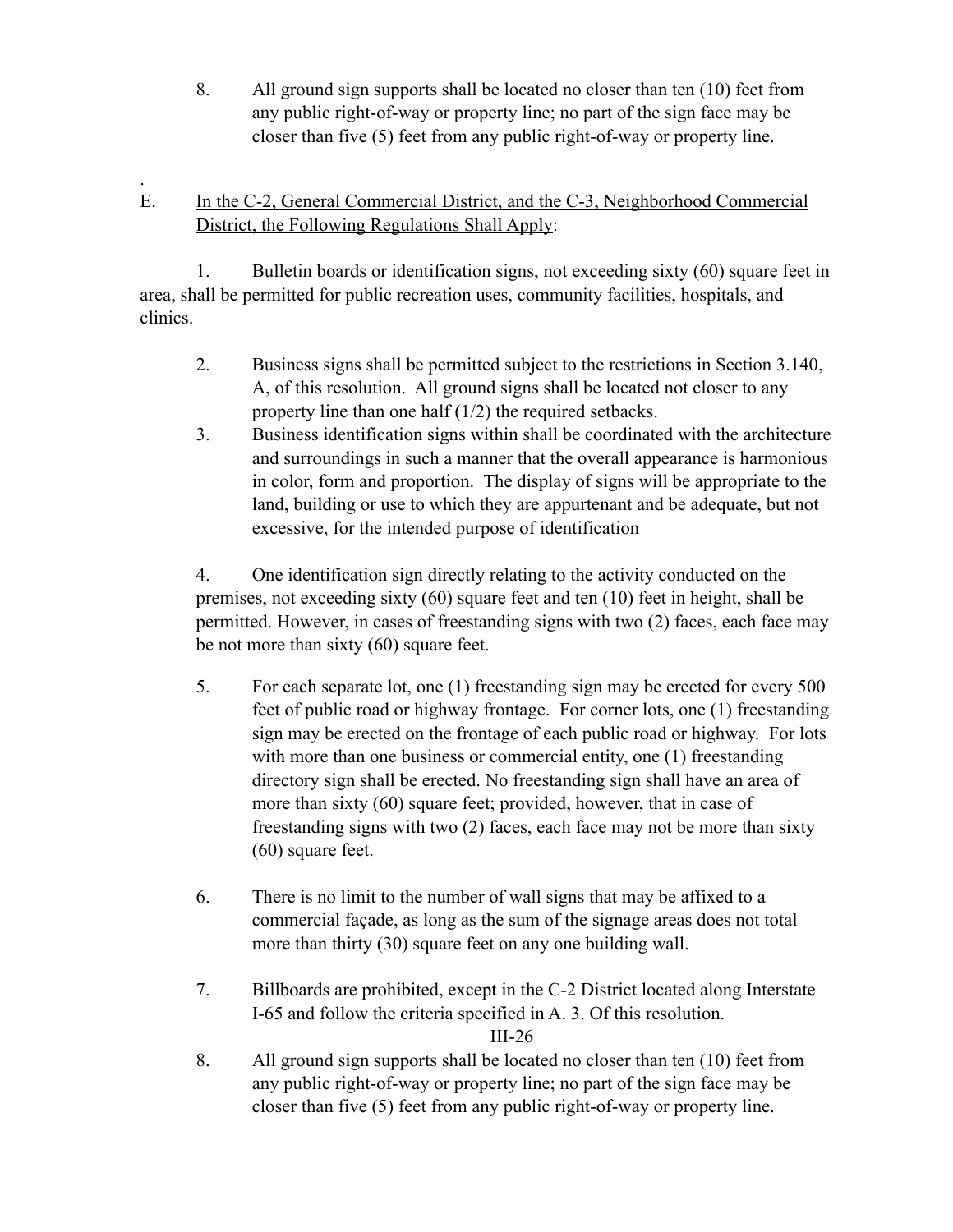# F. In the M-1, Restrictive Industrial, M-2, General Industrial District, and M-3, Special Impact Industrial District, the Following Regulations Shall Apply:

- 1. Business signs shall be permitted which relate to the business on the premises. Such signs shall be located not closer than one-half (1/2) the required setback from all property lines.
- 2. Flashing or intermittent illumination is prohibited.
- 3. Billboards are prohibited.
- 4. Business identification signs within shall be coordinated with the architecture and surroundings in such a manner that the overall appearance is harmonious in color, form and proportion. The display of signs will be appropriate to the land, building or use to which they are appurtenant and be adequate, but not excessive, for the intended purpose of identification

5. One identification sign directly relating to the activity conducted on the premises, not exceeding sixty (60) square feet and ten (10) feet in height, shall be permitted. However, in cases of freestanding signs with two (2) faces, each face may be not more than sixty (60) square feet.

# **SECTION THREE**

# **In Article VII, Section 7.020, Definitions, add the following terms and accompanying definitions into the respective alphabetical places:**

AWNING or CANOPY SIGN: A sign that is either attached to, affixed to, or painted on an awning or canopy and not exceeding fifty (50) square feet in sign area.

BILLBOARD SIGN: An advertising sign containing more than 100 square feet, supported by uprights and/or braces, upon which a message may be manually changed and directs attention to a business, service, or product conducted, sold, or offered at a location other than the premises on which the sign is located.

BUSINESS IDENTIFICATION SIGN: A sign which directs attention to the business or profession conducted on the premises.

CABINET SIGN: A sign that contains all the text and/or logo symbols within a single enclosed cabinet and may or may not be illuminated.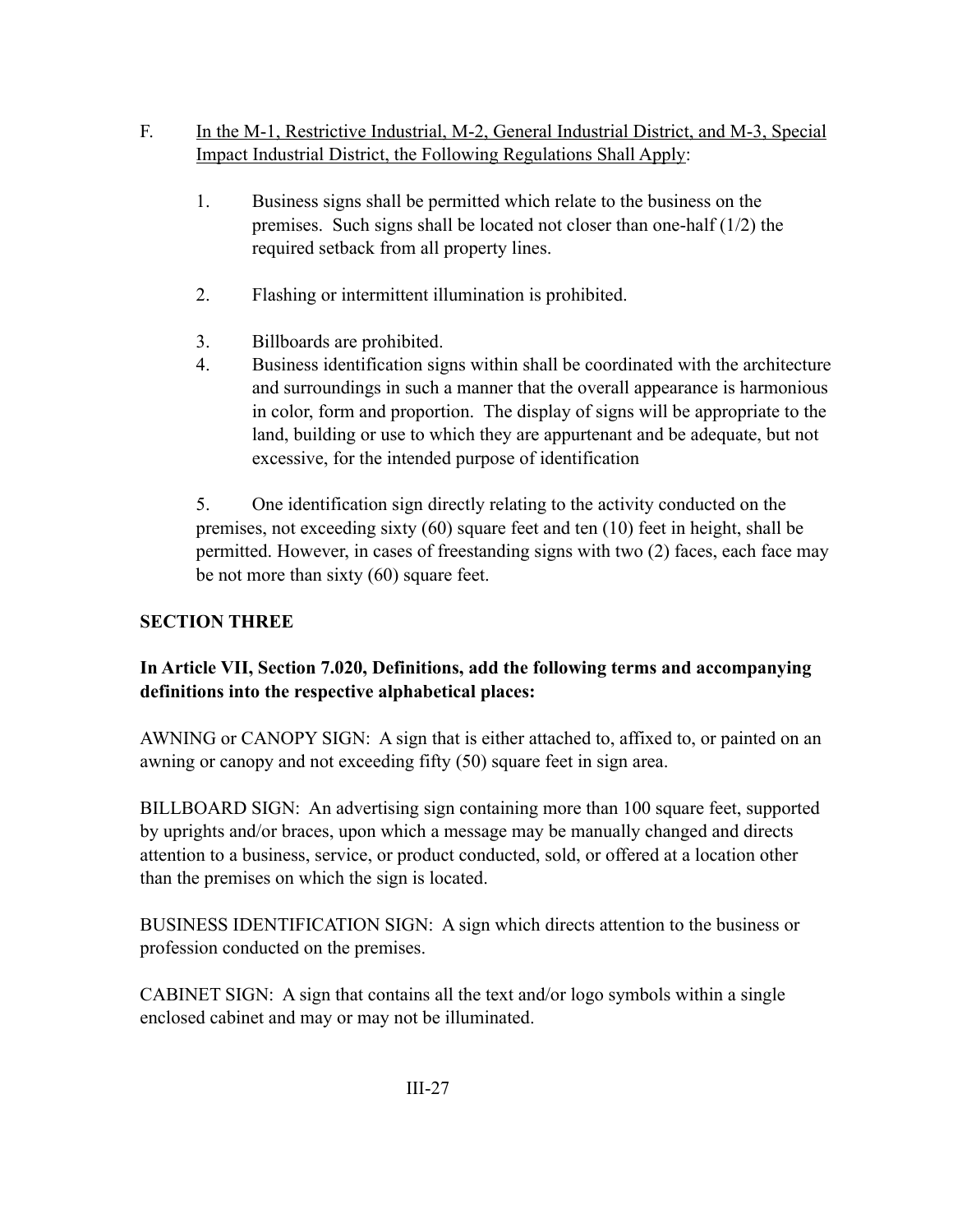DIRECTIONAL SIGN: Signs limited to providing directions necessary or convenient for visitors or clients coming onto a premises including signs marking entrances and exits, parking areas, loading zones, or circulation direction.

DIRECTORY SIGN: A sign or group of signs attached to a building or freestanding which identifies the business, owner, address, or occupation of a group of businesses but does not contain any advertising.

FLASHING SIGN: Any illuminated sign, whether stationary, revolving, or rotating, which exhibits changing light or color effects, provided that revolving or rotating signs which exhibit no changing light or color effects other than those produced by revolution or rotation, shall be deemed flashing signs only if they exhibit sudden or marked changes in such light or color effects.

GROUND SIGN: A sign supported by a pole, uprights, or braces on the ground.

IDENTIFICATION SIGN: A sign giving the nature, logo, trademark, or other identifying symbol; address; or any combination of the name, symbol, and address of a building, business, development, or establishment on the premises where it is located.

ILLUMINATED SIGN: A sign designed to give forth any artificial light or reflect such light from an artificial source.

INCIDENTAL SIGN: A sign, generally informational, that has a purpose secondary to the use of the zone lot on which it is located, such as "no parking," "entrance," "loading only," "telephone," and other similar directives. No sign with a commercial message legible from a position off the zone lot on which the sign is located shall be considered incidental.

MONUMENT SIGN: A freestanding sign supported primarily by an internal structural framework or integrated into landscaping of other solid structural features other than support poles.

NONCONFORMING SIGN: Any sign that does not conform to the requirements of this ordinance.

OFF-PREMISES SIGN: A sign relating to a product, service, or establishment that is not on the premises on which the sign is located.

ON-PREMISES SIGN: A sign relating to a product, service, or establishment that is on the premises on which the sign is located.